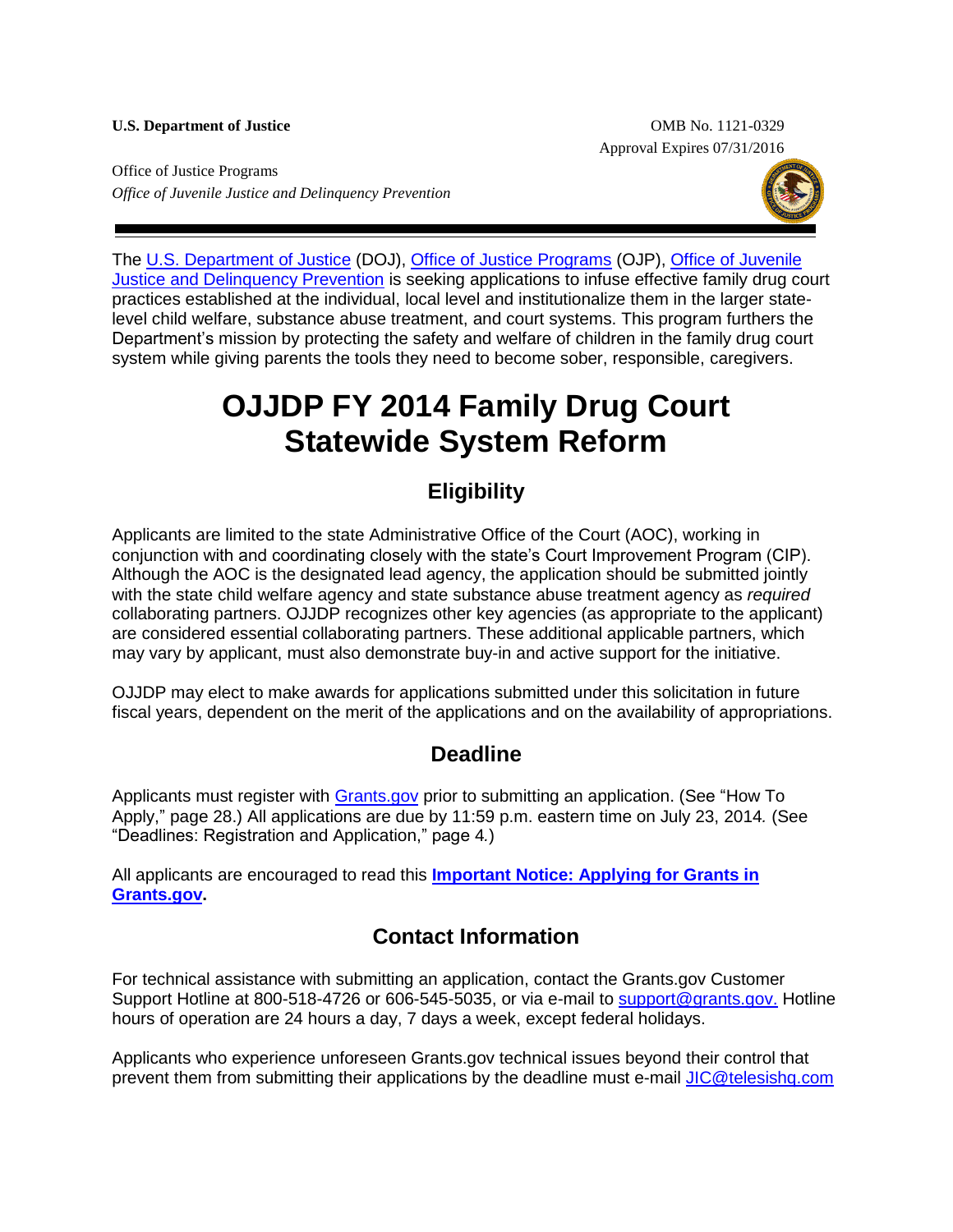**within 24 hours after the application deadline** and request approval to submit their application.

For assistance with any other requirements of this solicitation, contact the Justice Information Center (JIC) at 1-877-927-5657, via e-mail to [JIC@telesishq.com,](mailto:JIC@telesishq.com) or by [live Web chat.](http://www.justiceinformationcenter.us/) JIC hours of operation are 8:30 a.m. to 5:00 p.m. eastern time, Monday through Friday, and 8:30 a.m. to 8:00 p.m. eastern time on the solicitation close date.

Grants.gov number assigned to this announcement: OJJDP-2014-3926*.*

Release date: June 23, 2014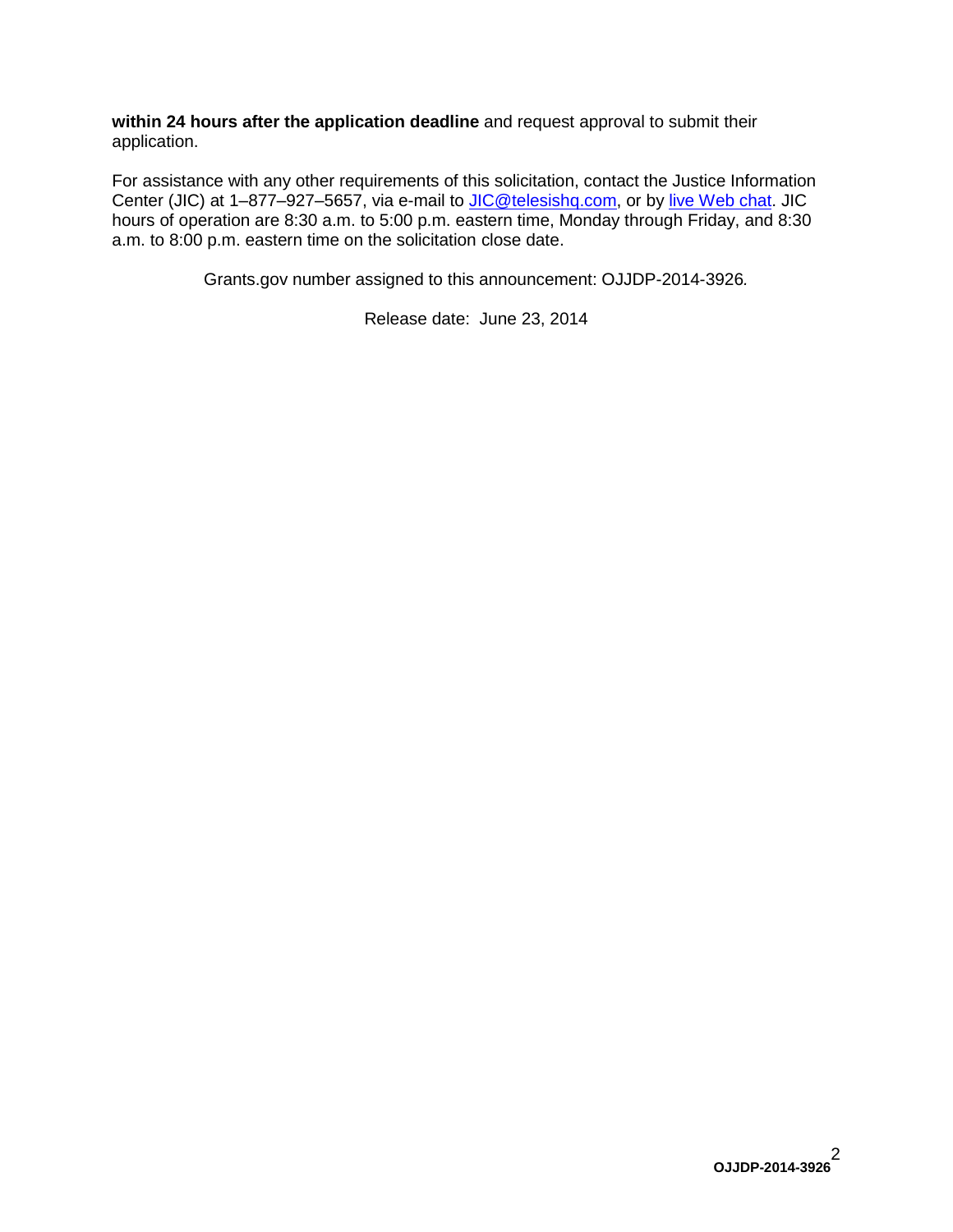### **Contents**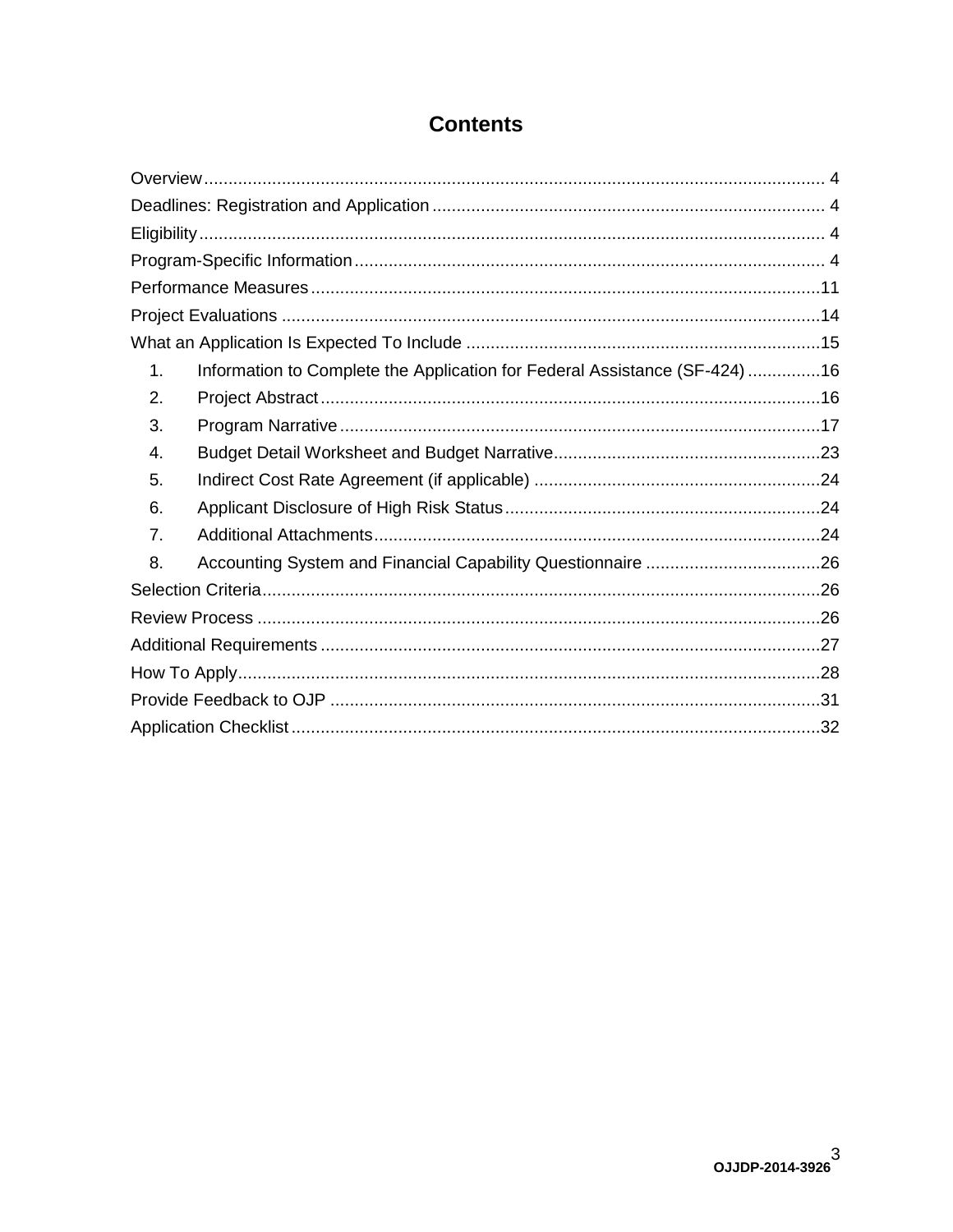# **OJJDP FY 2014 Family Drug Court Statewide System Reform (CFDA #16.585)**

### <span id="page-3-0"></span>**Overview**

The Office of Juvenile Justice and Delinquency Prevention (OJJDP) is seeking to infuse effective family drug court practices established at the individual, local level and institutionalize them in the larger state-level child welfare, substance abuse treatment, and court systems. The purpose of this state systems reform effort is to expand the scale of family drug courts (i.e., penetration rate of the larger child welfare and substance abuse treatment systems) and scope (i.e., range of comprehensive services for families) to serve all families in the child welfare system affected by parental substance use disorders more effectively and improve child, parent, and family outcomes. This program is authorized pursuant to 42 U.S.C. 3797u, et seq.

### <span id="page-3-1"></span>**Deadlines: Registration and Application**

Applicants must register with Grants.gov prior to submitting an application. OJP encourages applicants to **register several weeks before** the application submission deadline. In addition, OJP urges applicants to **submit applications 72 hours** prior to the application due date. The deadline to apply for funding under this announcement is 11:59 p.m*.* eastern time on July 23, 2014. See "How To Apply" on page 28 for details.

### <span id="page-3-2"></span>**Eligibility**

Applicants are limited to the state Administrative Office of the Court (AOC), working in conjunction with and coordinating closely with the state's Court Improvement Program (CIP). Although the AOC is the designated lead agency, the application should be submitted jointly with the state child welfare agency and state substance abuse treatment agency as *required* collaborating partners.

OJJDP welcomes joint applications; however, one eligible entity must be the applicant and the others must be proposed as subrecipients. The applicant must be the entity with primary responsibility for conducting and leading the project.

OJJDP may elect to make awards for applications submitted under this solicitation in future fiscal years, dependent on the merit of the applications and on the availability of appropriations.

### <span id="page-3-3"></span>**Program-Specific Information**

The Family Drug Court program seeks to build the capacity of states, state courts, local courts, units of local government, and federally recognized tribal governments to either implement new or enhance pre-existing drug courts to provide services for individuals with substance use disorders or substance use and co-occurring mental health disorders who are involved with the family dependency court as a result of child abuse and neglect issues. The drug court programs must provide services to parents in the program and to their children. OJJDP also encourages applicants to consider the needs of veteran/military families.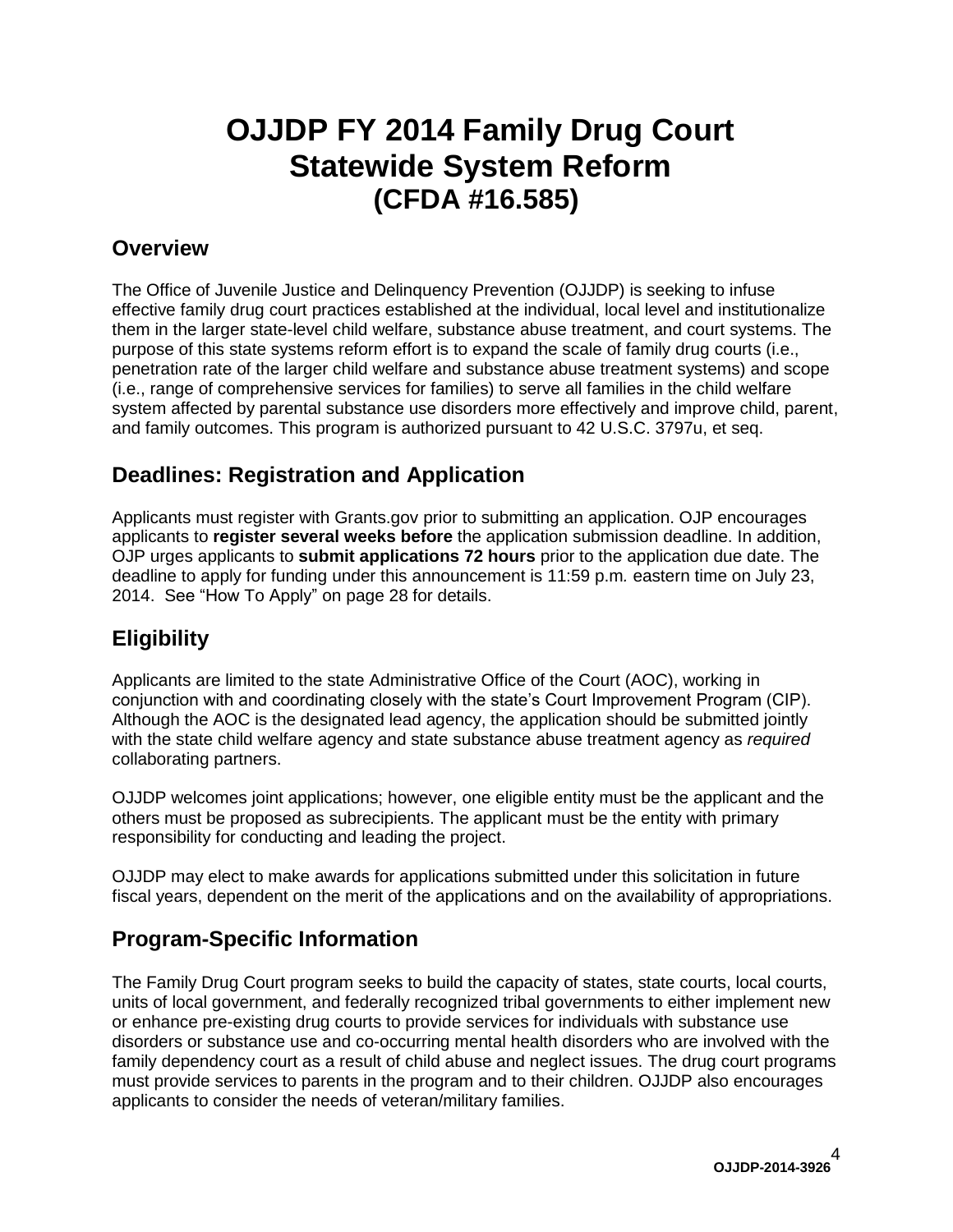A drug court is a specially designed court calendar or docket; OJJDP does not encourage applicants to create a separate or special jurisdiction court. A family drug court is devoted to cases of child abuse and neglect that involve the child's parents or other caregivers who have substance abuse problems. Its purpose is to protect the safety and welfare of the children while giving parents the tools they need to become sober, responsible caregivers.

The authorizing statute, 42 U.S.C. 3797u et seq., requires that any family drug court that this program funds prohibit participation by violent offenders. For this solicitation, adult violent offender means a person who: (1) is charged with or convicted of an offense that is punishable by a term of imprisonment exceeding 1 year, during the course of which: (a) the person carried, possessed, or used a firearm or dangerous weapon, (b) the person caused the death of or serious bodily injury to another person, or (c) the person used force against another person without regard to whether any of the circumstances described above are an element of the offense or conduct of which or for which the person is charged or convicted; or (2) has one or more prior convictions for a felony crime of violence involving the use or attempted use of force against a person with the intent to cause death or serious bodily harm (42 U.S.C. 3797u-2). Juvenile violent offender means a juvenile who has been convicted of, or adjudicated delinquent for, a felony-level offense that (1) has as an element, the use, attempted use, or threatened use of physical force against the person or property of another, or the possession or use of a firearm; or (2) by its nature, involves a substantial risk that physical force against the person or property of another may be used in the course of committing the offense (42 U.S.C. 3797u-2(b)). Funding will be immediately suspended if DOJ determines that violent offenders are participating in any program funded under this solicitation.

Family drug courts must also meet the requirements of 42 USC 3797u (a). The requirements include:

- 1. continuing judicial supervision over offenders, and other individuals under the jurisdiction of the court, with substance abuse problems who are not violent offenders.
- 2. coordination with the appropriate State or local prosecutor.
- 3. the integrated administration of other sanctions and services, which shall include-
	- mandatory periodic testing for the use of controlled substances or other addictive substances during any period of supervised release or probation for each participant.
	- substance abuse treatment for each participant.
	- diversion, probation, or other supervised release involving the possibility of prosecution, confinement, or incarceration based on noncompliance with program requirements or failure to show satisfactory progress.
	- offender management, and aftercare services such as relapse prevention, health care, education, vocational training, job placement, housing placement, and child care or other family support services for each participant who requires such services.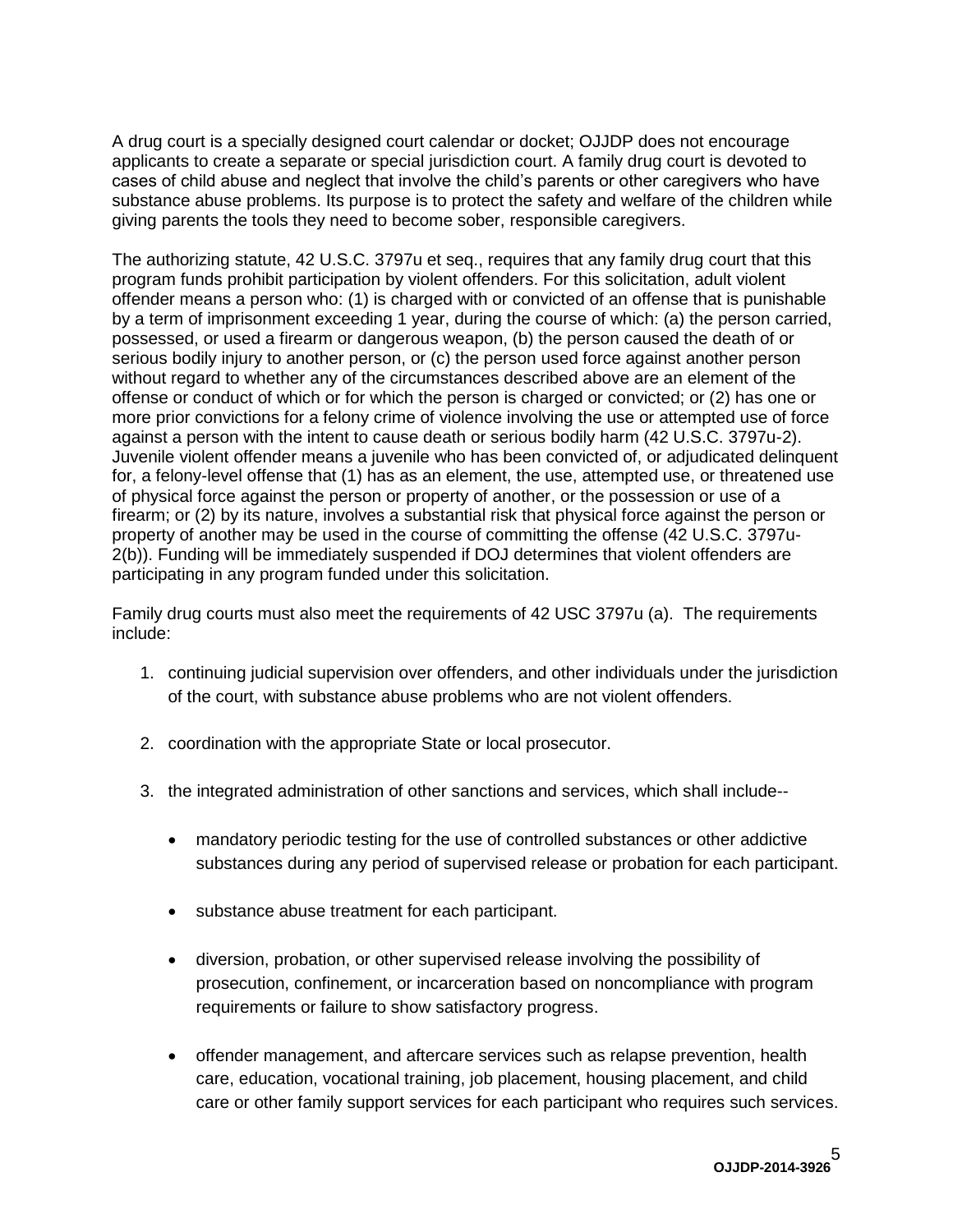The Drug Court Discretionary Grant Program authorizing statute requires participant payments for treatment and restitution; however, it does not allow imposing a fee on a client that would interfere with the client's rehabilitation. Applicants should include in their application provisions for determining if these costs would interfere with a client's rehabilitation or graduation.

Furthermore, the authorizing statute, 42 U.S.C.3797u(c) (1), requires mandatory periodic drug testing that is accurate and practicable. Each participant must be tested for every controlled substance that the participant has been known to abuse and for any that the court may require. The family drug court must impose graduated sanctions that increase punitive measures, therapeutic measures, or both whenever a participant fails a drug test. Such sanctions and measures may include, but are not limited to, one or more of the following:

- Incarceration.
- Detoxification treatment.
- Residential treatment.
- Increased time in the program.
- Termination from the program.
- Increased drug screening requirements.
- Increased court appearances.
- Increased counseling.
- Increased supervision.
- Electronic monitoring.
- In-home restriction.
- Community service.
- Family counseling.
- Anger management classes.

Family drug courts have expanded during the past 2 decades because they provide a strong system of accountability with proven results for children and families in the child welfare system affected by parental substance use disorders and the agencies that serve them. Family drug courts at the individual project level have shown they are more effective in achieving better child welfare and treatment outcomes than are core collaborative partners—child welfare, treatment, and the courts—operating without key family drug court components.

Family drug courts that effectively bring together substance abuse, mental health, and other social services agencies to meet the needs of the family as a whole achieve better rates of parental participation in substance abuse treatment, longer stays in substance abuse treatment, greater rates of family reunification, shorter lengths of stay in foster care for children, and less recurrence of maltreatment. This research base strongly supports the institutionalization of the principles and methods of family drug courts more broadly across state systems.

Family drug courts cannot function in a vacuum; their programs must relate to the larger systems to which they belong. Decisions regarding what proportion of the eligible child welfare population to serve (i.e., scale) are difficult to make, but family drug courts that ignore these policy issues risk becoming a specialty court that cannot influence the rest of the dependency court's operations or the larger population of families in need of their services.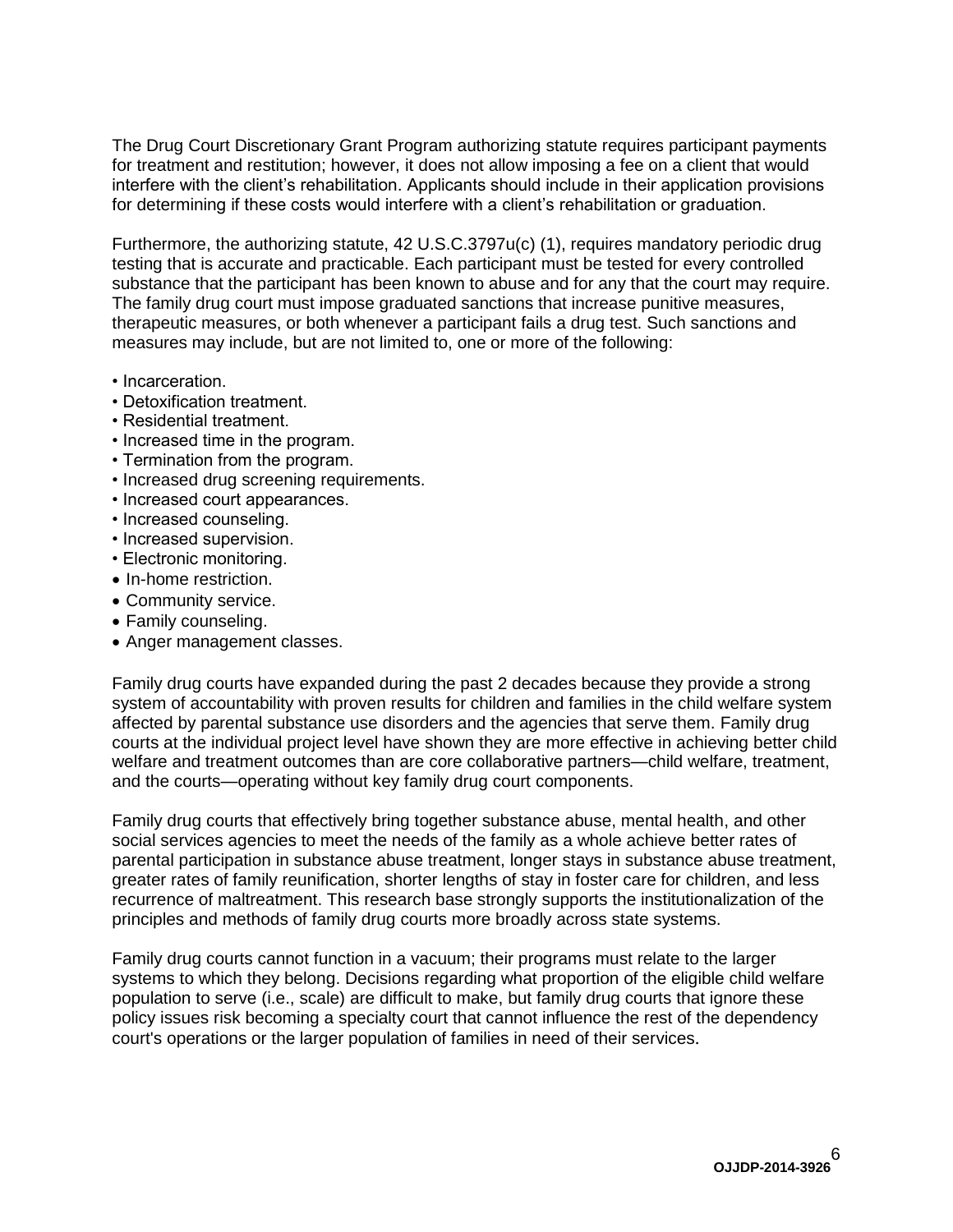Through its National Family Drug Court Training and Technical Assistance Program,<sup>1</sup> OJJDP will support three states that are ready to work intensively and systematically to scale up proven family drug court practices to statewide levels and transform cross-systems decisionmaking about policies, programs, and allocation of resources. The state's Administrative Office of the Court will serve as the lead in this systems change effort, working in conjunction with and coordinating closely with the state's Court Improvement Program. <sup>2</sup> Although the AOC would be the designated lead agency, the state child welfare agency and state substance abuse treatment agency are *required* collaborating partners and must submit a signed memorandum of understanding/agreement regarding their support (see page 20). OJJDP recognizes other key agencies (as appropriate to the applicant) are considered essential collaborating partners. These additional partners must also indicate buy-in and active support for the initiative.

This state systems reform effort builds on the OJJDP-sponsored publication, *Guidance to States: Recommendations for Developing Family Drug Court Guidelines.*<sup>3</sup> This document helps sites support systems change that will have a lasting impact on the family drug court and the policies and practices of the court, child welfare, and substance abuse treatment service systems, and the many community-based organizations that serve and support families. Since OJJDP released the guidelines in 2013, sites have used them to advance systems improvements and change, but on a smaller, concentrated scale. OJJDP would like to broaden the reach of these best practices and use the guidelines framework with a few selected states to guide full-scale statewide changes throughout the child welfare, treatment, and court systems.

Children and Family Futures, which operates the training and technical assistance program, will lead the selected grantees in the systems change process. Children and Family Futures will provide intensive technical assistance through a systematic, multiyear, phased approach with specific timeframes and performance benchmarks associated with each phase. The development of the multiyear implementation plan recognizes that even with strong investment and commitment of state leadership, state systemic reform is a lengthy process.

#### **Purpose**

This state systems reform effort will expand family drug courts' scale (i.e., penetration rate of the larger child welfare and substance abuse treatment systems) and scope (i.e., range of comprehensive services for families) to serve all families in the child welfare system affected by parental substance use disorders more effectively, and improve child, parent, and family outcomes.

 $\overline{a}$ <sup>1</sup> The Family Drug Courts Training and Technical Assistance Program improves family drug courts' program protocols and standards, cross-system collaborative relationships, cost effectiveness, and staff knowledge and training to increase their effectiveness.

 $2$  The State Court Improvement Program was created as part of the Omnibus Budget Reconciliation Act of 1993, Public Law 103-66, which among other things, provided federal funds to state child welfare agencies and tribes for preventive services and services to families at risk or in crisis. As of FY 2001, all eligible states (50 states, the District of Columbia, and Puerto Rico) are receiving annual Court Improvement Program grants. Typical activities include development of mediation programs, joint agencycourt training, automated docketing and case tracking, linked agency-court data systems, one judge/one family models, timespecific docketing, formalized relationships with the child welfare agency, improvement of representation for children and families, CSFR program improvement plan development and implementation, and legislative changes.

<sup>&</sup>lt;sup>3</sup> Children and Family Futures. 2013. Guidance to States: Recommendations for Developing Family Drug Court Guidelines. Retrieved fro[m http://www.cffutures.org/files/publications/FDC-Guidelines.pdf](http://www.cffutures.org/files/publications/FDC-Guidelines.pdf)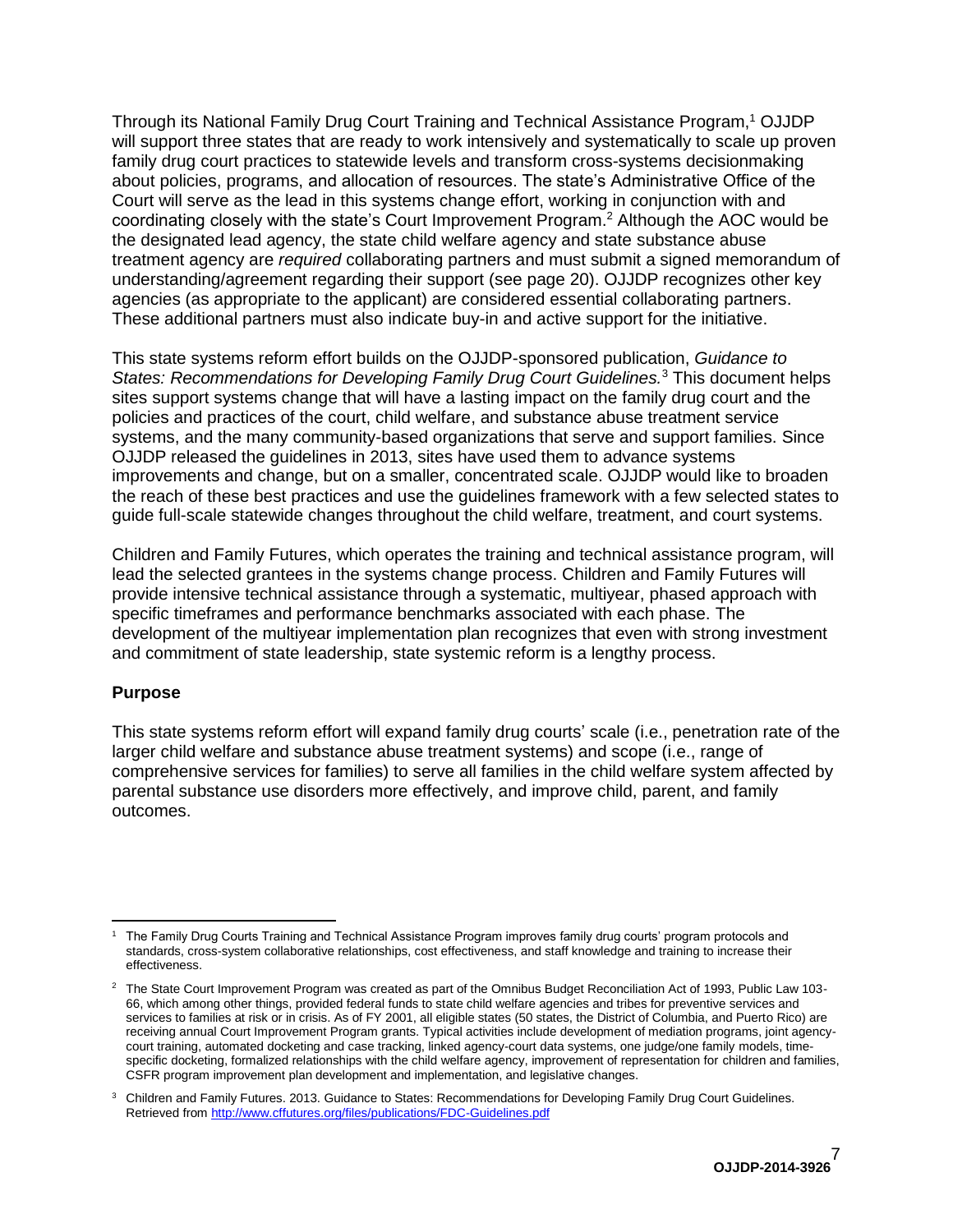#### **Goals, Objectives, and Deliverables**

The program will provide parents with substance use disorders with support, treatment, and access to services that will protect children; reunite families, when safe to do so; and expedite permanency. The objectives are to increase the capacity of state courts to intervene with adults with substance use and/or cooccurring mental health disorders who are involved with the court as a result of child abuse and neglect issues.

OJJDP's ultimate goal is to implement a 5-year process of statewide reform of how courts handle children and parents in the child welfare system affected by substance abuse and cooccurring mental health disorders. OJJDP will make grants to states with sufficient infrastructure to support these efforts, and applicants must identify state court agencies as the lead organizations. Applicants must demonstrate buy-in from child welfare, treatment, and other agencies as appropriate. Efforts will be made to link the OJJDP grants with coordinated grants from the U.S. Department of Health and Human Services/Administration of Children and Families/Children's Bureau, the Substance Abuse and Mental Health Services Administration, and state and local funding.

The first stage of this process, which is the focus of this solicitation, is a 2-year planning and early implementation phase. OJJDP will provide selected applicants with intensive technical assistance, which Children and Family Futures will facilitate, to develop a systems change plan in year one, to be followed by initial implementation work in year two. More specifically, the 2 year planning and early implementation phase will include five stages:

- 1. The state will assess its capacity to carry out family drug court principles in wider state systems, using a revised version of the Collaborative Capacity Instrument<sup>4</sup> or a similar instrument that Children and Family Futures will administer. 5
- 2. Development of a 2-year technical assistance plan for each state grantee, based on the results of the self-assessment.
- 3. Development of peer networks across the participating states, including online access to the lead staff in each agency.
- 4. A 12- to 18-month early implementation period in which state systems will carry out their reform redesign efforts to infuse the effective practices of family drug courts into broader state policy and practice.
- 5. Development of evaluation and information sharing systems to track client progress and cost savings across state systems/agencies. OJJDP will require states to have reporting systems in place to qualify for additional funding after the first 2 years.

#### **Evidence-Based Programs or Practices**

 $\overline{a}$ 

OJP strongly emphasizes the use of data and evidence in policy making and program development in criminal justice, juvenile justice, and crime victim services. OJP is committed to:

improving the quantity and quality of evidence OJP generates;

<sup>&</sup>lt;sup>4</sup> Retrieved fro[m http://www.cffutures.org/files/publications/Collaborative\\_Capacity\\_Instrument.pdf](http://www.cffutures.org/files/publications/Collaborative_Capacity_Instrument.pdf)

<sup>&</sup>lt;sup>5</sup> Retrieved fro[m http://www.cffutures.org/files/publications/Collaborative\\_Capacity\\_Instrument.pdf](http://www.cffutures.org/files/publications/Collaborative_Capacity_Instrument.pdf)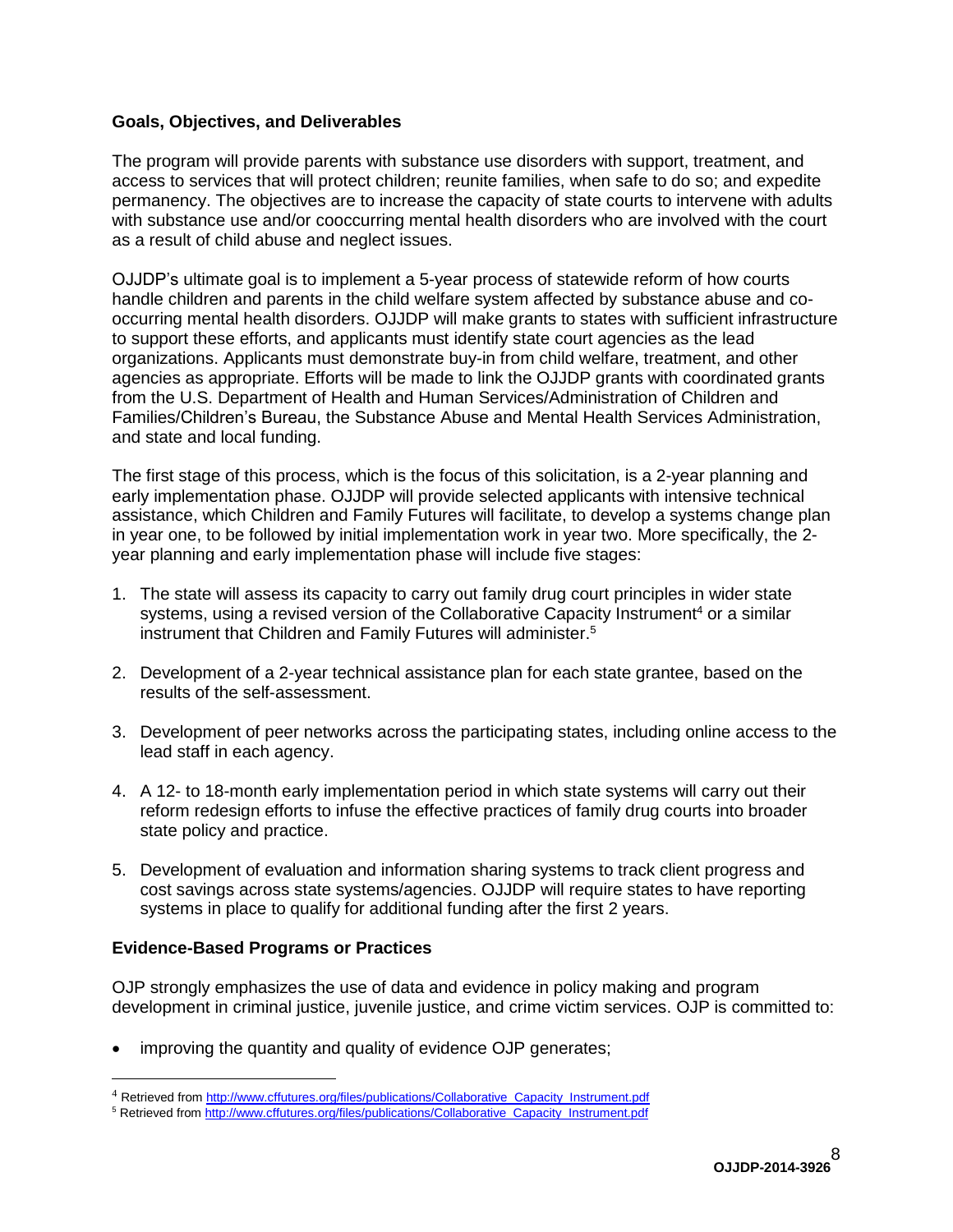- integrating evidence into program, practice, and policy decisions within OJP and the field; and
- improving the translation of evidence into practice.

OJP considers programs and practices to be evidence-based when their effectiveness has been demonstrated by causal evidence, generally obtained through one or more outcome evaluations. Causal evidence documents a relationship between an activity or intervention (including technology) and its intended outcome, including measuring the direction and size of a change, and the extent to which a change may be attributed to the activity or intervention. Causal evidence depends on the use of scientific methods to rule out, to the extent possible, alternative explanations for the documented change. The strength of causal evidence, based on the factors described above, will influence the degree to which OJP considers a program or practice to be evidence-based. OJP's [CrimeSolutions.gov](http://www.crimesolutions.gov/) Web site and OJJDP's [Model](http://www.ojjdp.gov/MPG/)  [Programs](http://www.ojjdp.gov/MPG/) Guide Web site are two resources that applicants may use to find information about evidence-based programs in criminal justice, juvenile justice, and crime victim services.

#### **Additional Resources**

OJJDP encourages applicants to review the recommendations from the Attorney General's National Task Force on Children Exposed to Violence, [www.justice.gov/defendingchildhood/cev-rpt-full.pdf,](http://www.justice.gov/defendingchildhood/cev-rpt-full.pdf) and the recommendations of the National Research Council's *Reforming Juvenile Justice: A Developmental Approach*, [www.nap.edu/catalog.php?record\\_id=14685](http://www.nap.edu/catalog.php?record_id=14685) and consider incorporating the recommendations into their applications where applicable.

#### **Amount and Length of Awards**

OJJDP expects to make as many as three awards of as much as \$500,000 total for the initial 24-month planning and early implementation project period.

All awards are subject to the availability of appropriated funds and to any modifications or additional requirements that may be imposed by law.

**Future Years Funding: Full Implementation Awards.** OJJDP will invite successful applicants in the initial 2-year planning and early implementation stage under this solicitation to submit an application in FY 2016 to compete for an individual implementation award totaling \$1 to \$2 million to enable the state to reform their family drug court systemwide over a subsequent 3 year time period.

**Training and Technical Assistance.** Training and technical assistance is a necessary component to ensuring the effective implementation of system reform. Appropriate training and technical assistance funding will be provided to the technical assistance provider to assist states with development of their strategic plans and providing technical assistance to scale up proven drug court practices.

#### **Budget Information**

**Limitation on Use of Award Funds for Employee Compensation, Waiver.** With respect to any award of more than \$250,000 made under this solicitation, recipients may not use federal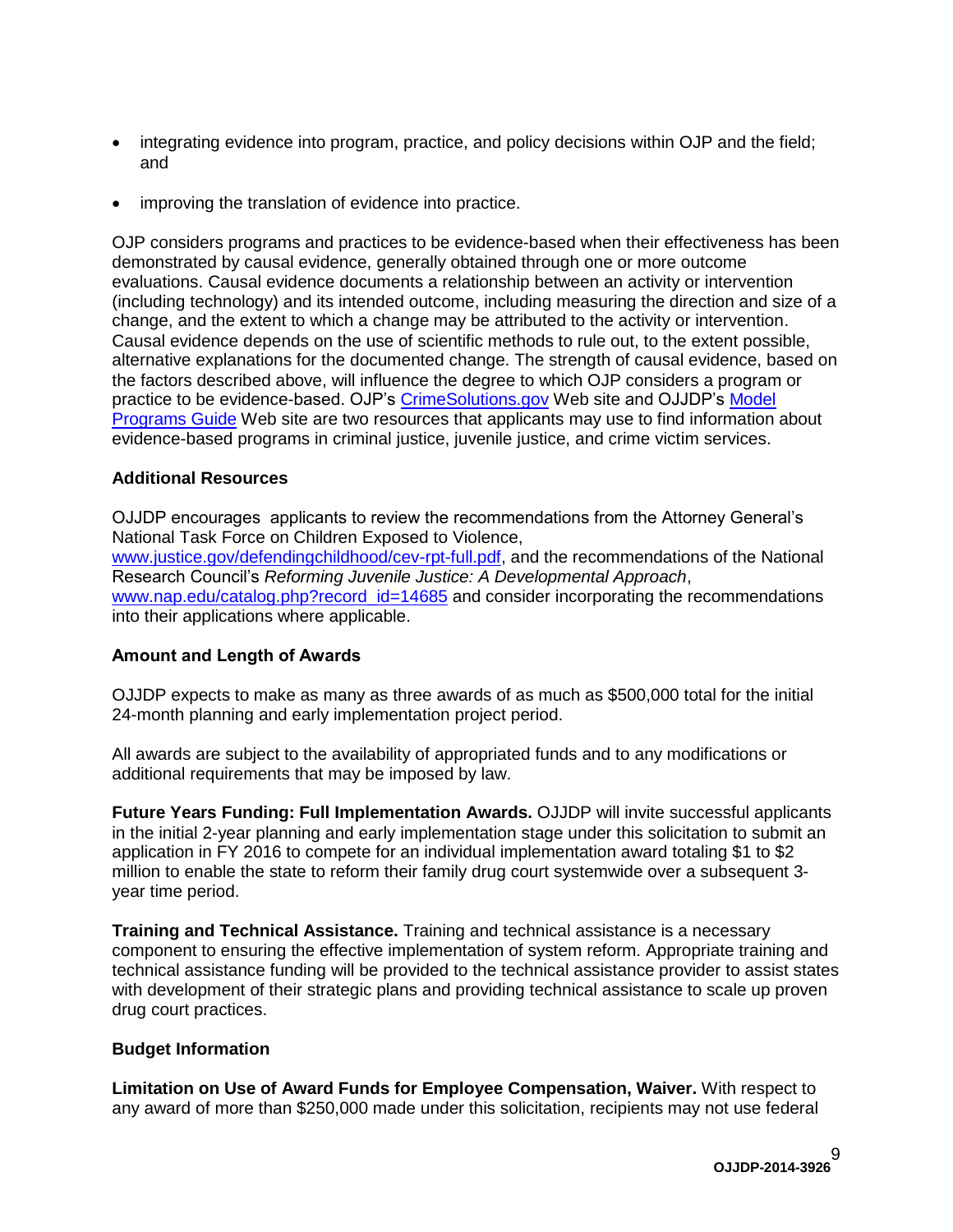funds to pay total cash compensation (salary plus cash bonuses) to any employee of the award recipient at a rate that exceeds 110 percent of the maximum annual salary payable to a member of the Federal Government's Senior Executive Service (SES) at an agency with a Certified SES Performance Appraisal System for that year. The 2014 salary table for SES employees is available at [www.opm.gov/pay-leave.](http://www.opm.gov/policy-data-oversight/pay-leave/salaries-wages/salary-tables/14Tables/exec/html/ES.aspx) Note: A recipient may compensate an employee at a greater rate, provided the amount in excess of this compensation limitation is paid with nonfederal funds. (Any such additional compensation will not be considered matching funds where match requirements apply.)

The Assistant Attorney General for OJP may exercise discretion to waive, on an individual basis, the limitation on compensation rates allowable under an award. Applicants requesting a waiver should include a detailed justification in the budget narrative of their applications. Applicants who do not submit a waiver request and justification with their applications should anticipate that OJP will request that they adjust and resubmit their budgets.

The justification should include the particular qualifications and expertise of the individual, the uniqueness of the service the individual will provide, the individual's specific knowledge of the program or project being undertaken with award funds, and a statement explaining that the individual's salary is commensurate with the regular and customary rate for an individual with his/her qualifications and expertise, and for the work to be done.

**Prior Approval, Planning, and Reporting of Conference/Meeting/Training Costs.** OJP strongly encourages applicants who propose to use award funds for any conference-, meeting-, or training-related activity to review carefully—before submitting an application—the OJP policy and guidance on "conference" approval, planning, and reporting available at [www.ojp.gov/funding/confcost.htm.](http://www.ojp.gov/funding/confcost.htm) OJP policy and guidance (1) encourage minimization of conference, meeting, and training costs; (2) require prior written approval (which may affect project timelines) of most such costs for cooperative agreement recipients and of some such costs for grant recipients; and (3) set cost limits, including a general prohibition of all food and beverage costs.

**Costs Associated with Language Assistance (if applicable).** If an applicant proposes a program or activity that would deliver services or benefits to individuals, the costs of taking reasonable steps to provide meaningful access to those services or benefits for individuals with limited English proficiency may be allowable. Reasonable steps to provide meaningful access to services or benefits may include interpretation or translation services, where appropriate.

For additional information, see the "Civil Rights Compliance" section of the OJP "Other Requirements for OJP Applications" Web page at [www.ojp.usdoj.gov/funding/other\\_requirements.htm.](http://www.ojp.usdoj.gov/funding/other_requirements.htm)

**Match Requirement.** Federal funds awarded under this program may not cover more than 75 percent of the total costs of the project being funded. Applicants must identify the source of the 25 percent nonfederal portion of the total project costs and how they will use match funds. If a successful applicant's proposed match exceeds the required match amount, and OJP approves the budget, the total match amount incorporated into the approved budget becomes mandatory and subject to audit. (Match is restricted to the same uses of funds as allowed for the federal funds.) Applicants may satisfy this match requirement with either cash or in-kind services. The formula for calculating the match is:

 $Federal Award Amount = Adjusted (Total) Project Costs$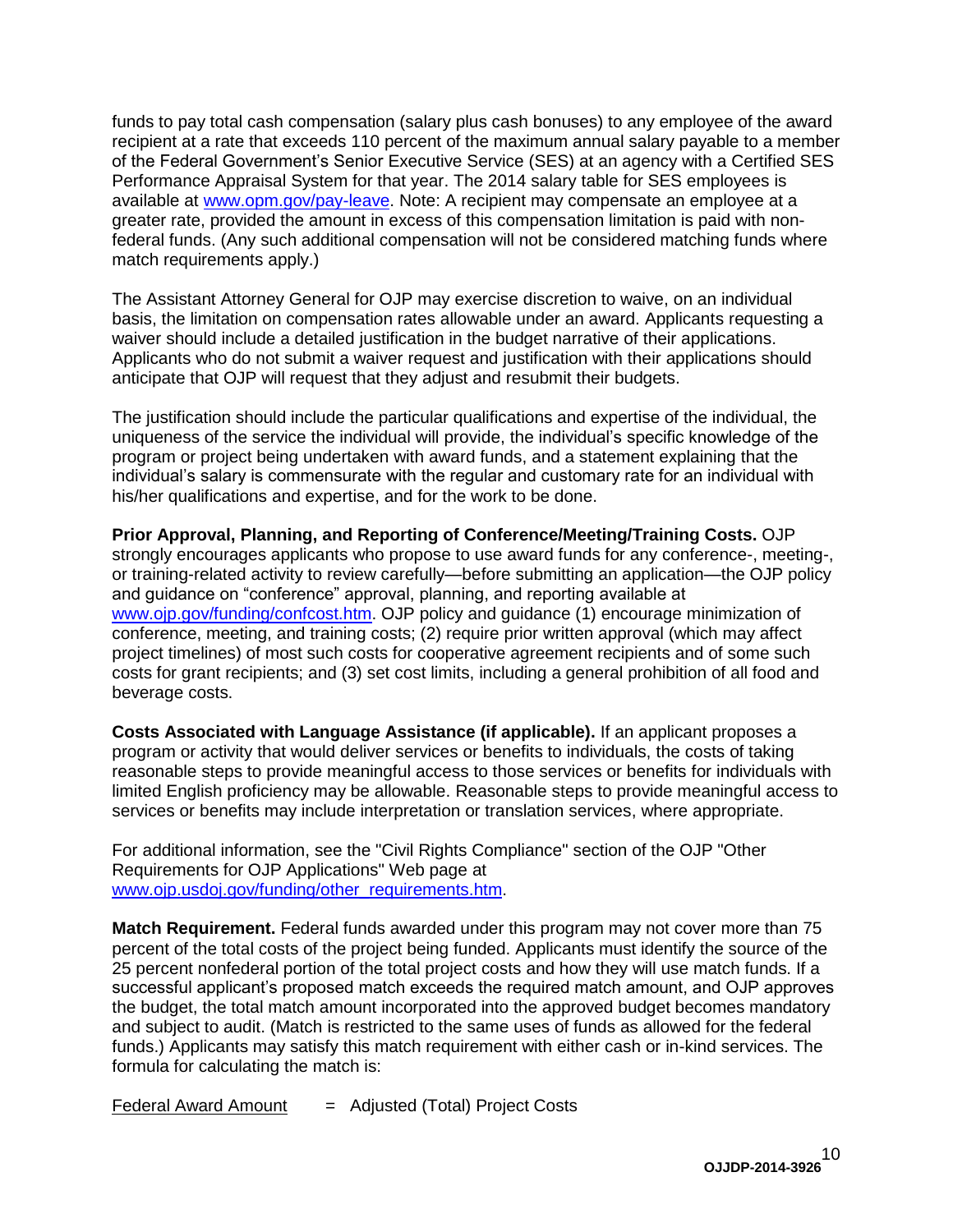Federal Share Percentage

Required Recipient's Share Percentage x Adjusted Project Cost = Required Match

**Example:** 75%/25% match requirement: for a federal award amount of \$350,000, calculate match as follows:

 $$350,000 = $466,667$  25% x \$466,667 = \$116,667 match 75%

### <span id="page-10-0"></span>**Performance Measures**

To assist the Department with fulfilling its responsibilities under the Government Performance and Results Act of 1993 (GPRA), Public Law 103-62, and the GPRA Modernization Act of 2010, Public Law 111–352, applicants who receive funding under this solicitation must provide data that measure the results of their work done under this solicitation. OJP will require any award recipient, post award, to provide the data requested in the "Data Grantee Provides" column so that OJP can calculate values for the "Performance Measures" column. OJJDP will require award recipients to submit semiannual performance metrics of relevant data through the Data Reporting Tool (DCTAT) located at [www.ojjdp-dctat.org/.](http://www.ojjdp-dctat.org/) Performance measures for this solicitation are as follows:

| <b>Objective</b>                                                                                                                                                                                                                           | <b>Performance</b><br><b>Measures</b>                 | <b>Description</b>                                                                                                                                                                                                   | <b>Data Grantee</b><br><b>Provides</b>         |
|--------------------------------------------------------------------------------------------------------------------------------------------------------------------------------------------------------------------------------------------|-------------------------------------------------------|----------------------------------------------------------------------------------------------------------------------------------------------------------------------------------------------------------------------|------------------------------------------------|
| To increase the<br>capacity of state courts<br>to intervene with adults<br>with substance use<br>and/or co-occurring<br>mental health disorders<br>who are involved with<br>the court as a result of<br>child abuse and neglect<br>issues. | Number of system-level<br>initiatives implemented.    | The number of<br>current system-level<br>initiatives<br>implemented during<br>the reporting period.<br>Preferred data<br>source is program<br>records.                                                               | Number of current<br>system-level initiatives. |
|                                                                                                                                                                                                                                            | Number of Memoranda of<br>Understanding<br>developed. | The number of<br>Memoranda of<br>Understanding<br>developed during<br>the reporting period.<br>Include all formal<br>partnering or<br>coordination<br>agreements.<br>Preferred data<br>source is program<br>records. | Number of MOUs<br>developed.                   |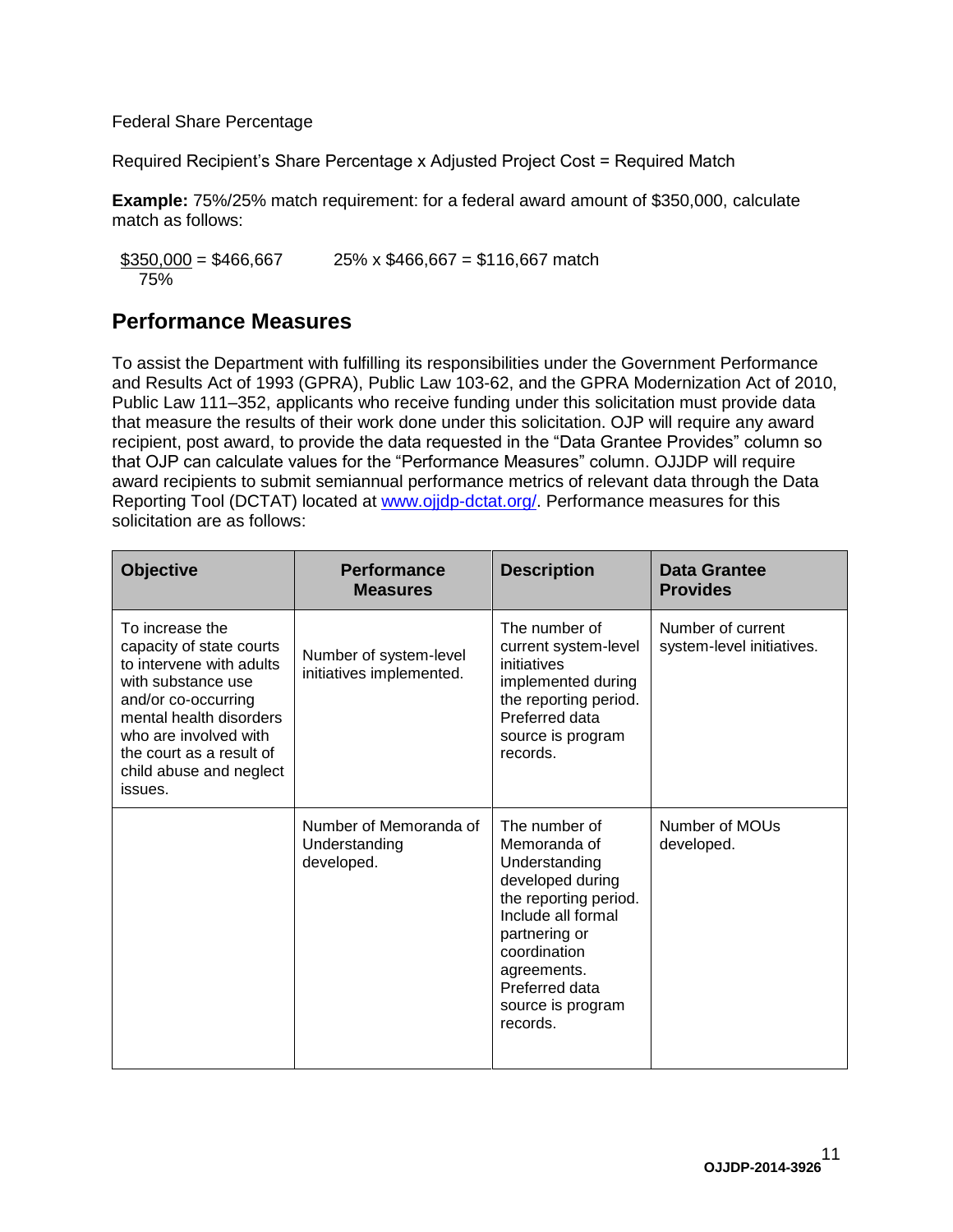| Number of professionals<br>trained.       | Number of program<br>staff or other<br>relevant youth-<br>serving<br>professionals<br>trained during the<br>reporting period.<br>The number is the<br>raw number of<br>program staff<br>receiving any formal<br>training relevant to<br>the program or their<br>position as program<br>staff. Include any<br>training from any<br>source or medium<br>received during the<br>reporting period as<br>long as receipt of<br>training can be<br>verified. Training<br>does not have to<br>have been<br>completed during<br>the reporting period.<br>Preferred data<br>source is program<br>records. | Number of program staff<br>or other relevant<br>professionals who<br>participated in training. |
|-------------------------------------------|--------------------------------------------------------------------------------------------------------------------------------------------------------------------------------------------------------------------------------------------------------------------------------------------------------------------------------------------------------------------------------------------------------------------------------------------------------------------------------------------------------------------------------------------------------------------------------------------------|------------------------------------------------------------------------------------------------|
| Number of hours of<br>trained.            | The number of<br>training hours<br>provided to program<br>staff or other<br>relevant youth-<br>serving<br>professionals during<br>the reporting period.<br>Training hours<br>include both in-<br>house and external<br>training. Preferred<br>data source is<br>program records.                                                                                                                                                                                                                                                                                                                 | Total number of hours of<br>training received.                                                 |
| Number of program<br>materials developed. | The number of<br>program materials<br>that were developed<br>during the reporting                                                                                                                                                                                                                                                                                                                                                                                                                                                                                                                | Number of material<br>developed during the<br>reporting period                                 |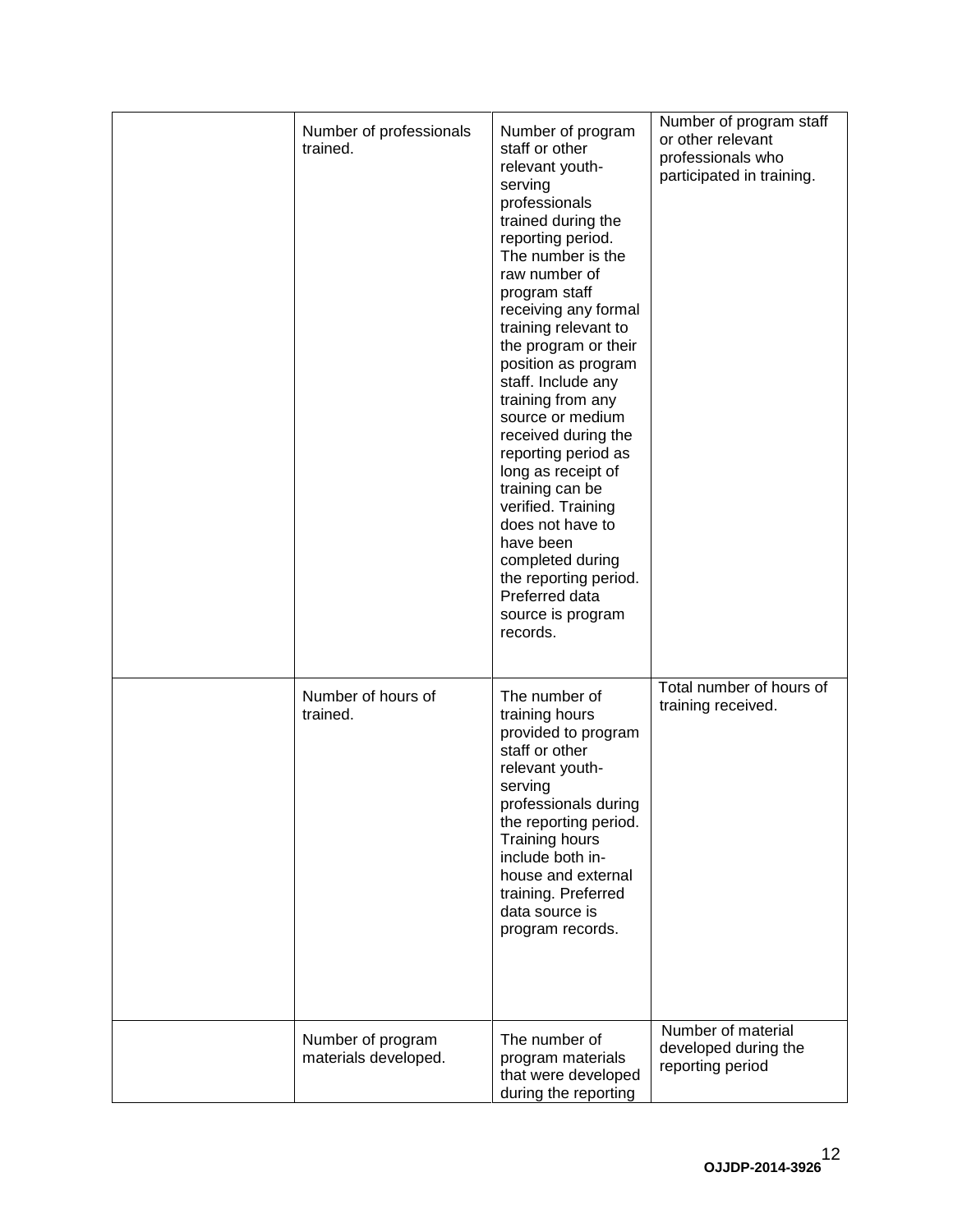|                                                                  | period. Include only<br>substantive<br>materials such as<br>program overviews,<br>client workbooks,<br>lists of local service<br>providers. Do not<br>include program<br>advertisements or<br>administrative forms<br>such as sign-in<br>sheets or client<br>tracking forms.<br>Program records<br>are the preferred<br>data source.                                                                                                 |                                                            |
|------------------------------------------------------------------|--------------------------------------------------------------------------------------------------------------------------------------------------------------------------------------------------------------------------------------------------------------------------------------------------------------------------------------------------------------------------------------------------------------------------------------|------------------------------------------------------------|
| Number of planning<br>activities conducted.                      | Number of system<br>planning activities<br>undertaken during<br>the reporting period.<br>Planning activities<br>include creation of<br>task forces or inter-<br>agency committees,<br>meetings held,<br>needs assessments<br>undertaken, etc.<br>Preferred data<br>source is program<br>records.                                                                                                                                     | Number of system<br>planning activities<br>undertaken      |
| Number of agency<br>policies or procedures<br>changed or amended | The number of<br>cross-program or<br>agency policies or<br>procedures changed<br>during the reporting<br>period. A policy is a<br>plan or specific<br>course of action that<br>guides the general<br>goals and directives<br>of programs and/or<br>agencies. Include<br>polices that are<br>relevant to the topic<br>area of the program<br>or that affect<br>program operations.<br>Preferred data<br>source is program<br>records. | Number of<br>program/agency policies<br>changed or amended |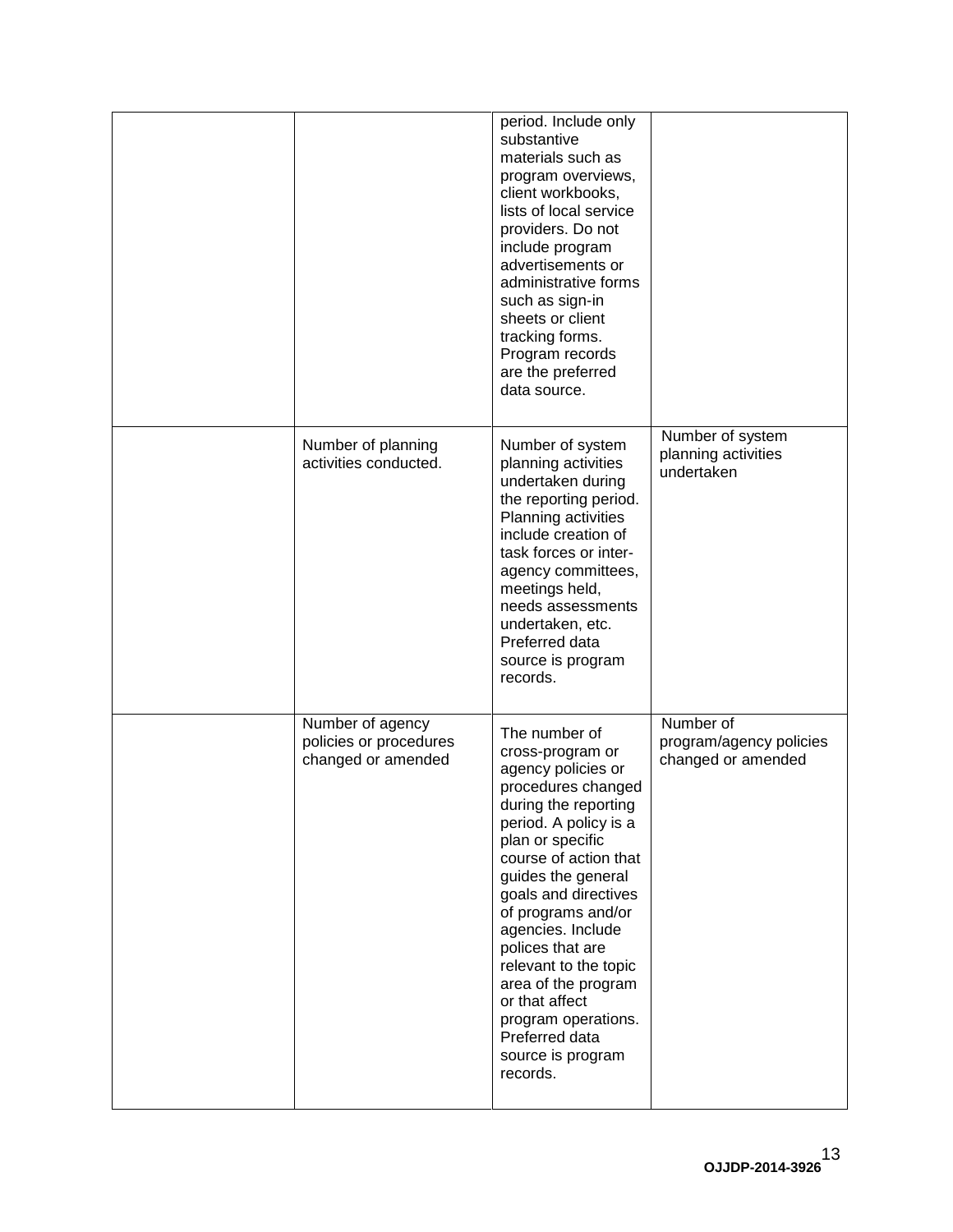| Percent of staff trained in<br>family drug court<br>procedures | Number and<br>percentage of<br>program staff<br>trained during the<br>reporting period.                                                                                                                                                                                                                                                                                                                                                                                                                   | Number of staff trained.<br>Number of staff trained in<br>family drug court<br>procedure.                                                                                           |
|----------------------------------------------------------------|-----------------------------------------------------------------------------------------------------------------------------------------------------------------------------------------------------------------------------------------------------------------------------------------------------------------------------------------------------------------------------------------------------------------------------------------------------------------------------------------------------------|-------------------------------------------------------------------------------------------------------------------------------------------------------------------------------------|
| Number of trainings<br>conducted                               | Number of trainings<br>conducted on racial<br>and ethnic<br>disparities.                                                                                                                                                                                                                                                                                                                                                                                                                                  | Number of trainings<br>conducted on racial and<br>ethnic disparities.                                                                                                               |
| Number of program youth<br>and/or families served              | An unduplicated<br>count of the number<br>of individual youth<br>and family members<br>participating and<br>served by the<br>program during the<br>reporting period.<br>Definition of the<br>number of youth and<br>family members<br>served for a<br>reporting period is<br>the number of<br>program youth and<br>family members<br>carried over from<br>previous reporting<br>period, plus new<br>admissions<br>during the<br>reporting period.<br>Program records are<br>the preferred data<br>source. | Number of program<br>youth/ families (by<br>gender, race and<br>ethnicity) carried over<br>from the previous<br>reporting period.<br>New admissions during<br>the reporting period. |

OJP does not require applicants to submit performance measures data with their applications. Instead, applicants should discuss in their application their proposed methods for collecting data for performance measures. Refer to the section "What an Application Is Expected To Include" on page 15 for additional information.

### <span id="page-13-0"></span>**Project Evaluations**

Applicants that propose to use funds awarded through this solicitation to conduct project evaluations or statistical data collections should be aware that these activities (such as systematic investigations to develop or contribute to generalizable knowledge) may constitute research, which is defined as follows:

**Research** means a systematic investigation, including research development, testing, and evaluation, designed to develop or contribute to generalizable knowledge. Activities that meet this definition constitute research for the purposes of this policy, whether or not they are conducted or supported under a program that is considered research for other purposes. For example, some demonstration and service programs may include research activities (28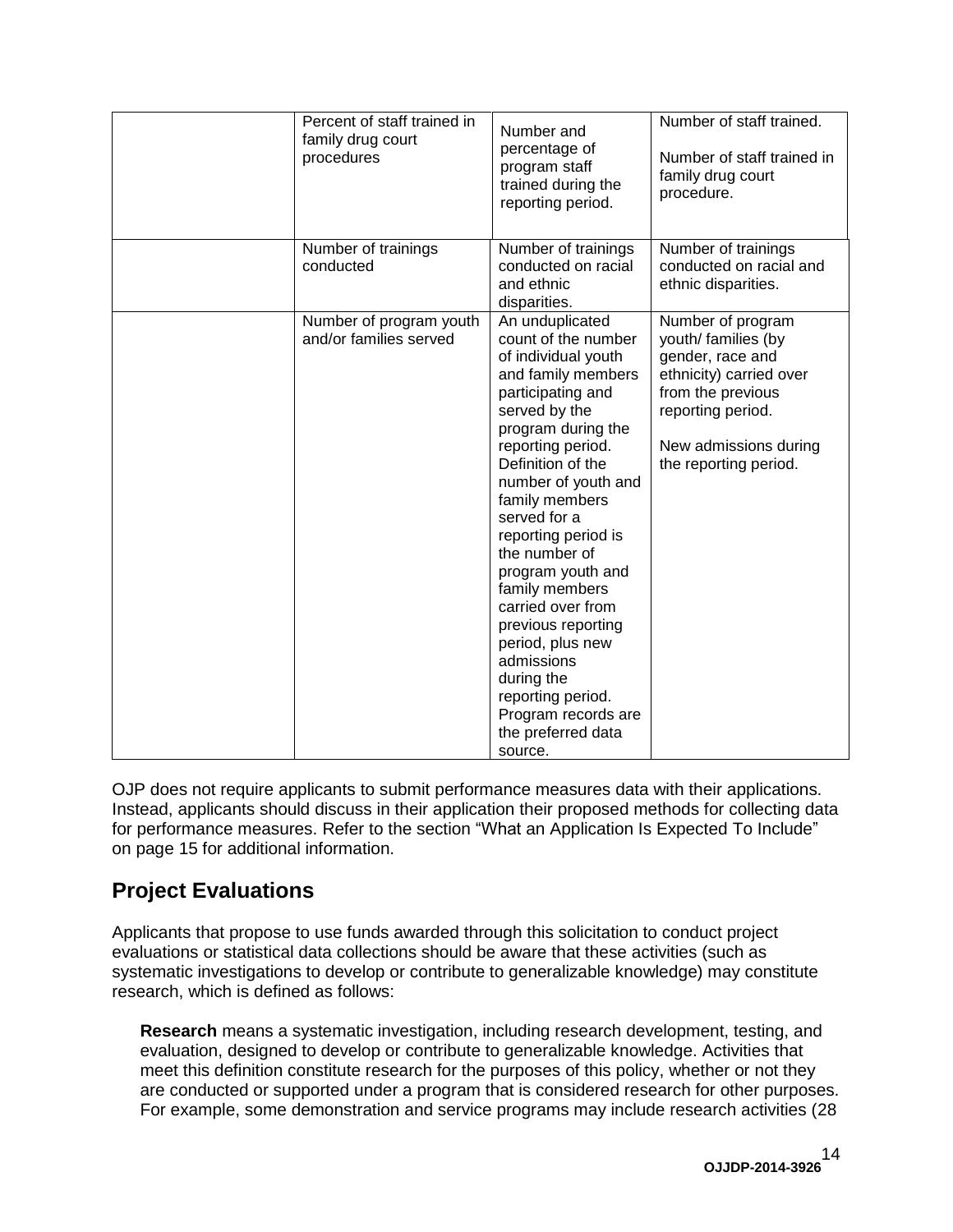C.F. R. § 46.102(d). The following information pertains to applications that propose to conduct research and involves human subjects:

DOJ regulations (28 C.F.R. Part 46) protect the human subjects of federally funded research. In brief, 28 C.F.R. Part 46 requires that an Institutional Review Board, in accordance with the regulations, review and approve most research involving human subjects that any federal department or agency conducts or supports before an award recipient may expend federal funds for that research. As a rule, persons who participate in federally funded research must provide their informed consent and must be permitted to terminate their participation at any time. Funding recipients, before they will be allowed to spend OJP funds on any research activity involving human subjects, must submit appropriate documentation to OJP showing compliance with 28 C.F.R .Part 46 requirements, as requested by OJP.

DOJ regulations (28 C.F.R. Part 22) require recipients of OJP funding to submit a Privacy Certificate as a condition of approval of any grant application or contract proposal that contains a research or statistical component under which information identifiable to a private person will be collected, analyzed, used, or disclosed. The funding recipient's Privacy Certificate includes a description of its policies and procedures to be followed to protect the confidentiality of identifiable data (28 C.F.R. § 22.23). The Department's regulations provide, among other matters, that: "Research or statistical information identifiable to a private person may be used only for research or statistical purposes (28 C.F.R. § 22.21)." Moreover, any private person from whom information identifiable to a private person is collected or obtained (either orally or by means of written questionnaire or other document) must be advised that the information will only be used or disclosed for research or statistical purposes and that compliance with the request for information is voluntary and may be terminated at any time (28 C.F.R. § 22.27).

OJP has developed a decision tree [\(www.ojp.usdoj.gov/funding/pdfs/decision\\_tree.pdf\)](http://www.ojp.usdoj.gov/funding/pdfs/decision_tree.pdf) to assist applicants in assessing whether an activity they plan to undertake with OJP funds may constitute research involving human subjects. **Applicants should review this decision tree and include a statement in their application narrative that clarifies if they intend to use any information from a project evaluation or data collection to contribute to generalizable knowledge or if they intend to use the information solely for internal improvements and/or to meet OJP's performance measures data reporting requirements.** If an application includes a research, demonstration evaluation, or statistical data collection component, OJP will examine that component to determine whether it meets the definition of research.

### <span id="page-14-0"></span>**What an Application Is Expected To Include**

Applicants should anticipate that if they fail to submit an application that contains all of the specified elements, it may negatively affect the review of their application; and, should a decision be made to make an award, it may result in the inclusion of special conditions that preclude the recipient from accessing or using award funds pending satisfaction of the conditions.

Moreover, applicants should anticipate that applications that are determined to be nonresponsive to the scope of the solicitation, do not request funding within the funding limit, or do not include the application elements that OJJDP has designated to be critical will neither proceed to peer review nor receive further consideration. Under this solicitation, OJJDP has designated the following application elements as critical: Program Narrative, Budget Detail Worksheet or Budget Narrative and a signed memorandum of understanding/agreement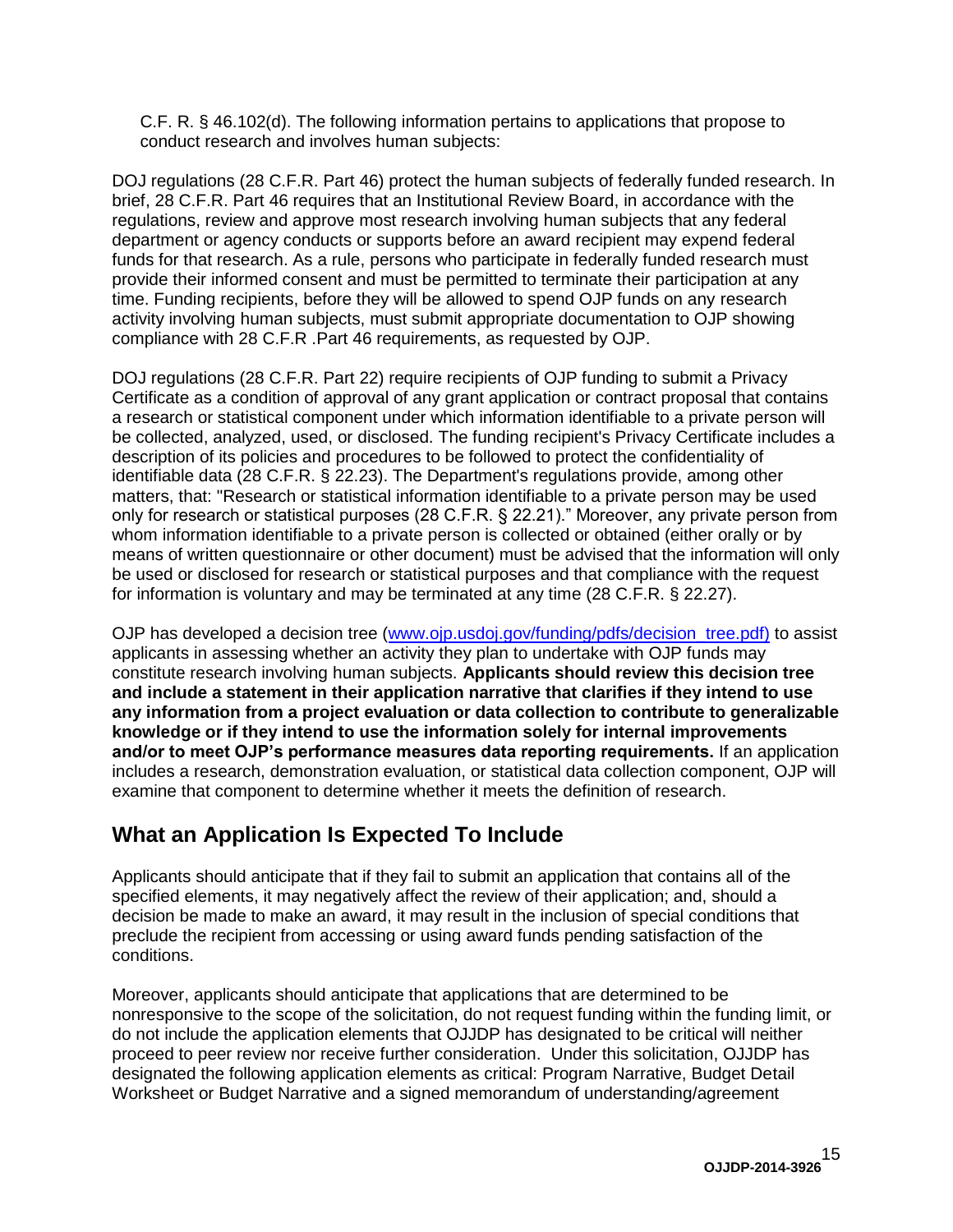regarding their support from the state child welfare agency and state substance abuse treatment agency.

OJP strongly recommends that applicants use appropriately descriptive file names (e.g*.*, "Program Narrative," "Budget Detail Worksheet and Budget Narrative," "Timelines," "Memoranda of Understanding," "Resumes") for all attachments. Also, OJP recommends that applicants include resumes in a single file.

#### <span id="page-15-0"></span>**1. Information to Complete the Application for Federal Assistance (SF-424)**

The SF-424 is a required standard form used as a cover sheet for submission of preapplications, applications, and related information. Grants.gov and OJP's Grants Management System (GMS) take information from the applicant's profile to populate the fields on this form.

#### <span id="page-15-1"></span>**2. Project Abstract**

Applications should include a high-quality project abstract that summarizes the proposed project in 400 words or less. Abstracts should be—

- written for a general public audience.
- submitted as a separate attachment with "Project Abstract" as part of its file name.
- single-spaced, using a standard 12-point font (Times New Roman) with 1-inch margins.

As a separate attachment, the abstract will **not** count against the page limit for the program narrative.

The abstract should include a brief description of the project's purpose, the population to be served, and the activities that the applicant will implement to achieve the project's goals and objectives. The abstract should describe how the applicant will measure progress toward these goals. The abstract should indicate whether the applicant will use any portion of the project budget to conduct research, as described in Project Evaluations on page 14.

All project abstracts should follow the detailed template available at [www.ojp.usdoj.gov/funding/Project\\_Abstract\\_Template.pdf.](http://www.ojp.usdoj.gov/funding/Project_Abstract_Template.pdf)

**Permission to Share Project Abstract with the Public.** It is unlikely that OJJDP will be able to fund all promising applications submitted under this solicitation, but it may have the opportunity to share information with the public regarding promising but unfunded applications, for example, through a listing on a Web page available to the public. The intent of this public posting would be to allow other possible funders to become aware of such proposals.

In the project abstract template, applicants are asked to indicate whether they give OJP permission to share their abstract (including contact information) with the public. Granting (or failing to grant) this permission will not affect OJP's funding decisions, and, if the application is not funded, granting permission will not guarantee that abstract information will be shared, nor will it guarantee funding from any other source.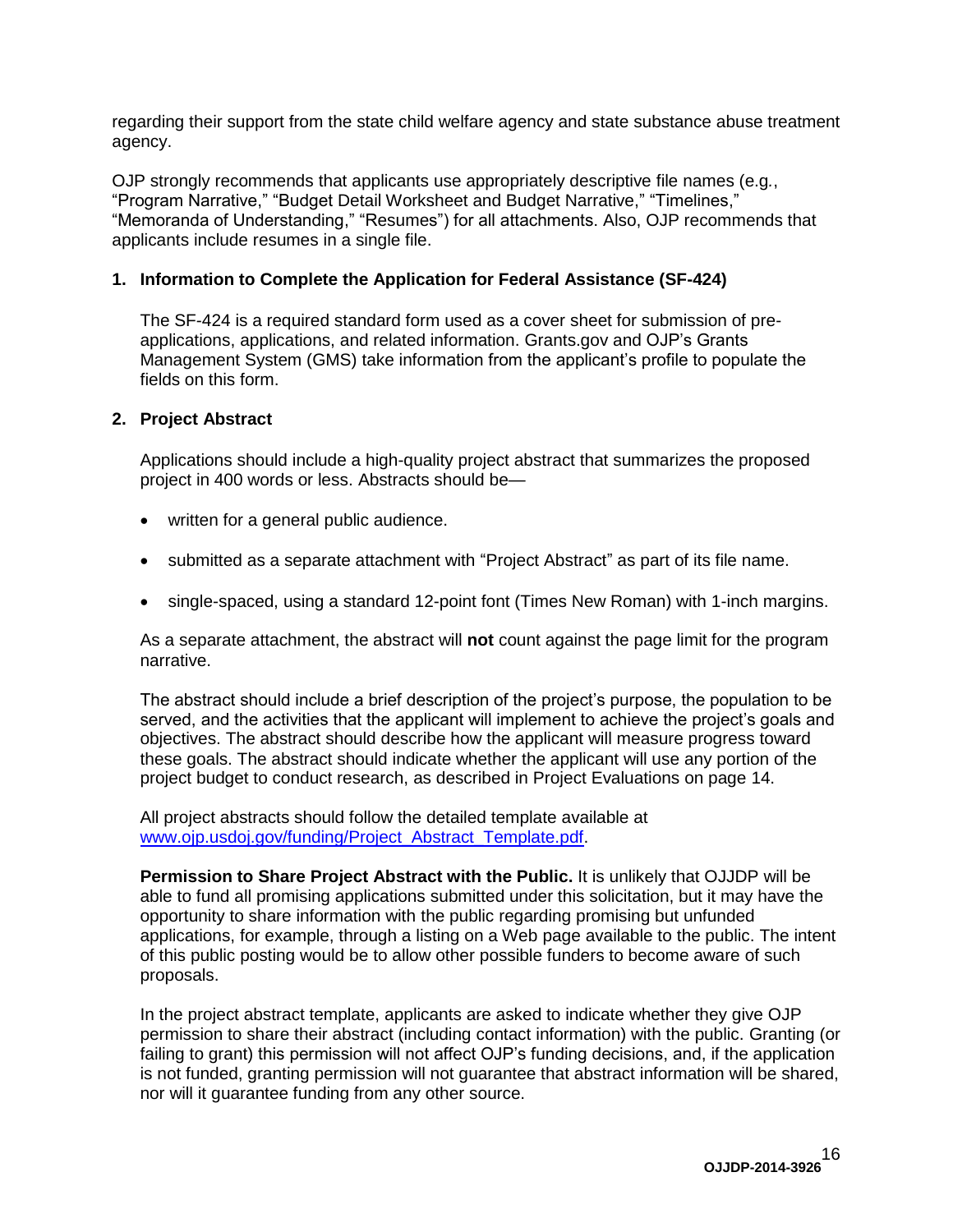Note: OJP may choose not to list a project that otherwise would have been included in a listing of promising but unfunded applications, should the abstract fail to meet the format and content requirements noted above and outlined in the project abstract template.

#### <span id="page-16-0"></span>**3. Program Narrative**

Applicants must submit a program narrative that presents a detailed description of the purpose, goals, objectives, strategies, design, and management of the proposed program. The program narrative should be double-spaced with 1-inch margins, not exceeding 30 pages of 8½ by 11 inches, and use a standard 12-point font, preferably Times New Roman. Pages should be numbered "1 of 30," etc. The tables, charts, pictures, etc., including all captions, legends, keys, subtext, etc., may be single-spaced and will count in the 30-page limit. Material required under the Budget and Budget Narrative and Additional Attachments sections will not count toward the program narrative page count. Applicants may provide bibliographical references as a separate attachment that will not count toward the 30-page program narrative limit. If the program narrative fails to comply with these length-related restrictions, OJJDP may consider such noncompliance in peer review and in final award decisions.

The program narrative should address the following selection criteria: (1) statement of the problem; (2) goals, objectives, and performance measures; (3) program design and implementation; and (4) capabilities/competencies. The applicant should clearly delineate the connections between and among each of these sections. For example, the applicant should derive the goals and objectives directly from the problems to be addressed. Similarly, the project design section should clearly explain how the program's structure and activities will accomplish the goals and objectives identified in the previous section.

The following sections should be included as part of the program narrative.

**a. Statement of the Problem.** Applicants should briefly describe the nature and scope of the problem that the program will address (e.g., drug-exposed newborns, reunification rates for children with substance abusing parents, lack of access to treatment services for parents, reentry rates, poor family functioning, etc.). The applicant should use data to provide evidence that the problem exists, demonstrate the size and scope of the problem, and document the effects of the problem on the target population and the larger community. Applicants should describe the target population and any previous or current attempts to address the problem.

Applicants should describe any research or evaluation studies that relate to the problem and contribute to the applicant's understanding of its causes and potential solutions. While OJJDP expects applicants to review the research literature for relevant studies, they should also explore whether unpublished local sources of research or evaluation data are available.

**b. Goals, Objectives, and Performance Measures.** Applicants should describe the goals of the proposed program and identify its objectives. When formulating the program's goals and objectives, applicants should be cognizant of the performance measures that OJJDP will require successful applicants to provide.

**Goals.** Applicants should describe the program's intent to change, reduce, or eliminate the problem noted in the previous section and outline the project's goals.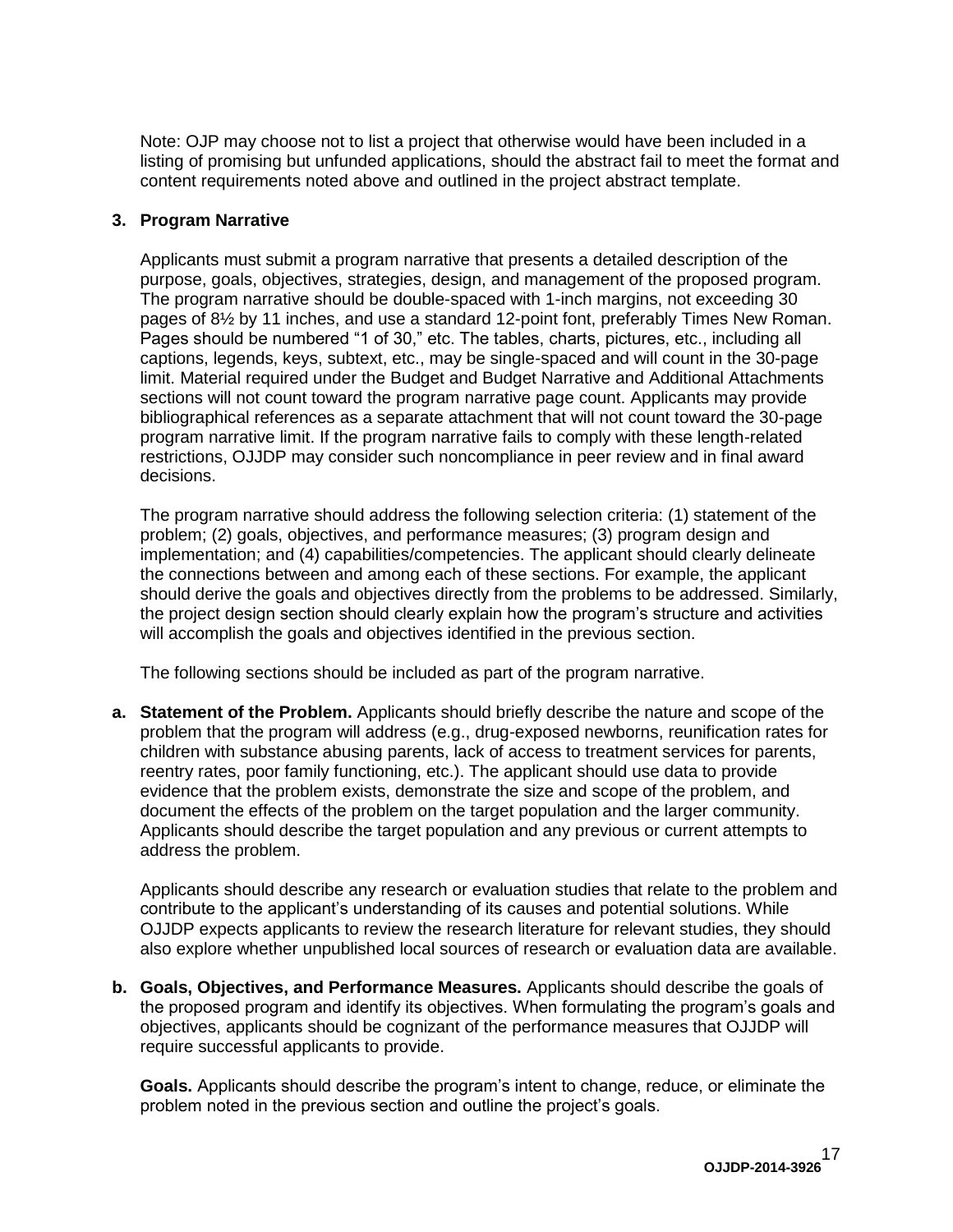**Program Objectives.** Applicants should explain how the program will accomplish its goals. Objectives are specific, quantifiable statements of the project's desired results. They should be clearly linked to the problem identified in the preceding section and measurable.

**Performance Measures.** OJJDP does not require applicants to submit performance measures data with their applications. Performance measures (see Performance Measures, page 11) are included as an alert that OJJDP will require successful applicants to submit specific data as part of their reporting requirements. For the application, applicants should indicate an understanding of these requirements and discuss how they will gather the required data, should they receive funding.

OJJDP encourages award recipients to use information from existing program records to fulfill performance measures reporting requirements rather than initiating new data collection activities for this purpose.

**c. Project Design and Implementation.** Applicants should detail how the project will operate throughout the funding period and describe the strategies they will use to achieve the goals and objectives identified in the previous section. Applicants should describe how they will complete the deliverables stated in the Goals, Objectives, and Deliverables section on page 8. Applicants should describe their commitment to statewide reform on how courts handle children and parents in the child welfare system affected by substance abuse and cooccurring mental health disorders.

Applicants should describe the family drug programs in the state including a description of:

- the use of scientifically based screening and assessment.
- the continuing judicial supervision over offenders, and other individuals under the jurisdiction of the court, with substance abuse problems who are not violent offenders.
- the consultation and coordination with appropriate state and local prosecutors, particularly when program participants fail to comply with program requirements.
- the services provided including substance abuse and mental health treatment, offender management, and aftercare services such as relapse prevention, health care, education, vocational training, job placement, housing placement, and child care or other family support services for each participant who requires services.
- the mandatory periodic testing for the use of controlled substance or other addictive substances during any period of supervised release or probation for each participant.
- the diversion, probation, or other supervised release involving the possibility of prosecution, confinement, or incarceration based on noncompliance with program requirements or failure to show satisfactory progress.

The Drug Court Discretionary Grant Program authorizing statute requires participant payments for treatment and restitution; however, it does not allow imposing a fee on a client that would interfere with the client's rehabilitation. Applicants should include in their application provisions for determining if these costs would interfere with a client's rehabilitation or graduation.

In addition, applicants need to address the following requirements: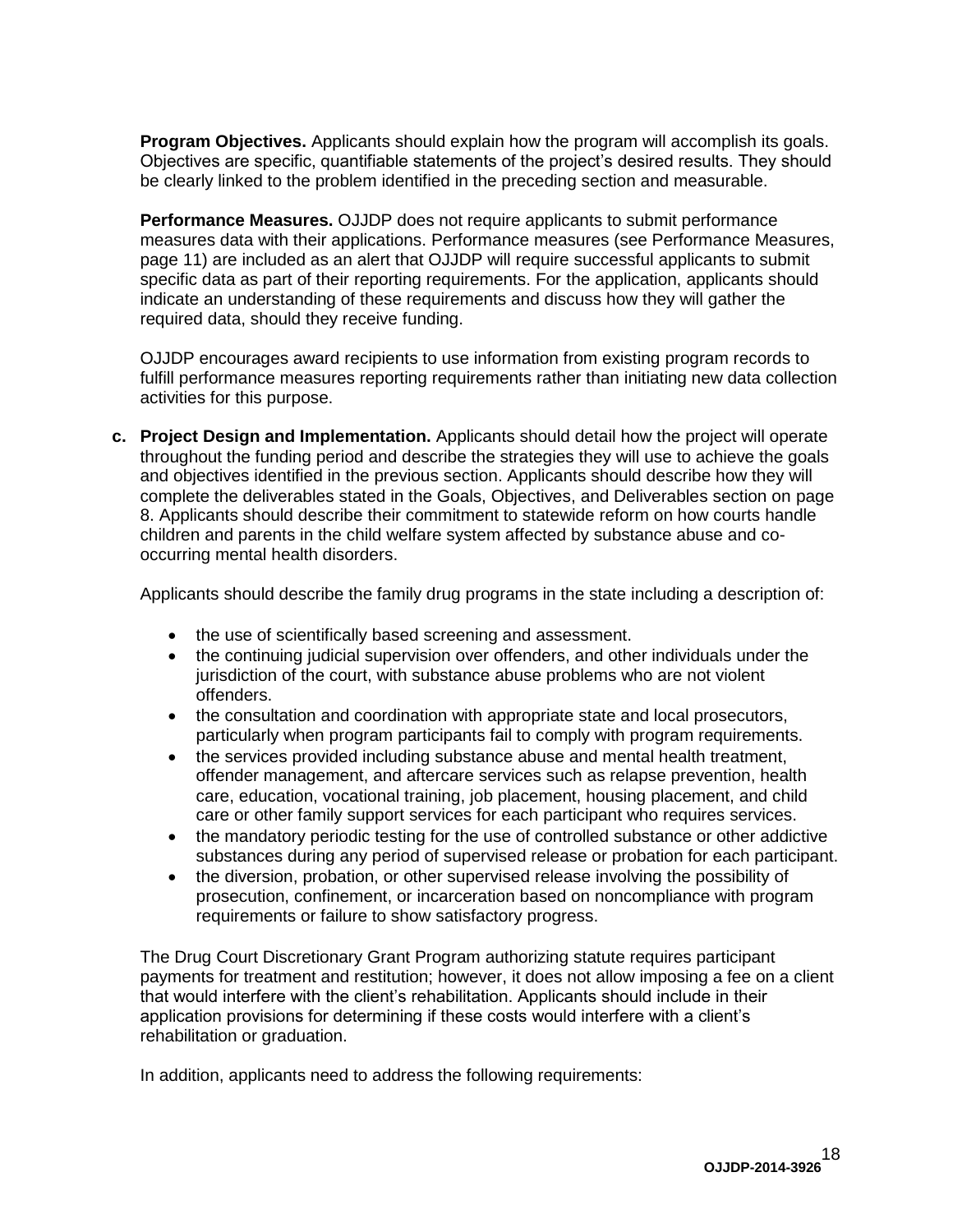- 1. include a long-term strategy and detailed implementation plan that shall provide for the consultation and co-ordination with appropriate State and local prosecutors, particularly when program participants fail to comply with program requirements;
- 2. explain the applicant's inability to fund the program adequately without Federal assistance;
- 3. certify that the Federal support provided will be used to supplement, and not supplant, State, Indian tribal, and local sources of funding that would otherwise be available;
- 4. identify related governmental or community initiatives which complement or will be coordinated with the proposal;
- 5. certify that there has been appropriate consultation with all affected agencies and that there will be appropriate coordination with all affected agencies in the implementation of the program;
- 6. certify that participating offenders will be supervised by 1 or more designated judges with responsibility for the drug court program;
- 7. specify plans for obtaining necessary support and continuing the proposed program following the conclusion of Federal support; and
- 8. describe the methodology that will be used in evaluating the program.

This section should also include details regarding any leveraged resources (cash or in-kind) from local sources to support the project and discuss plans for sustainability beyond the grant period.

**Logic Model.** Applicants should include a logic model that graphically illustrates how the performance measures are related to the project's problems, goals, objectives, and design. Sample logic models are available at [www.ojjdp.gov/grantees/pm/logic\\_models.html.](http://www.ojjdp.gov/grantees/pm/logic_models.html) Applicants should submit the logic model as a separate attachment, as stipulated in Additional Attachments, page 24.

**Timeline.** Applicants should submit a realistic timeline or milestone chart that indicates major tasks associated with the goals and objectives of the project, assigns responsibility for each, and plots completion of each task by month or quarter for the duration of the award, using "Year 1," "Month 1," "Quarter 1," etc., not calendar dates (see "Sample Project Timelines" at [www.ojjdp.gov/grantees/timelines.html\)](http://www.ojjdp.gov/grantees/timelines.html).

Applicants should submit the timeline as a separate attachment, as stipulated in Additional Attachments, page 24. On receipt of an award, the recipient may revise the timeline, based on training and technical assistance that OJJDP will provide.

**d. Capabilities and Competencies.** This section should describe the experience and capability of the applicant organization and any contractors or subgrantees that the applicant will use to implement and manage this effort and its associated federal funding, highlighting any previous experience implementing projects of similar design or magnitude. Applicants should highlight their experience/capability/capacity to manage subawards, including details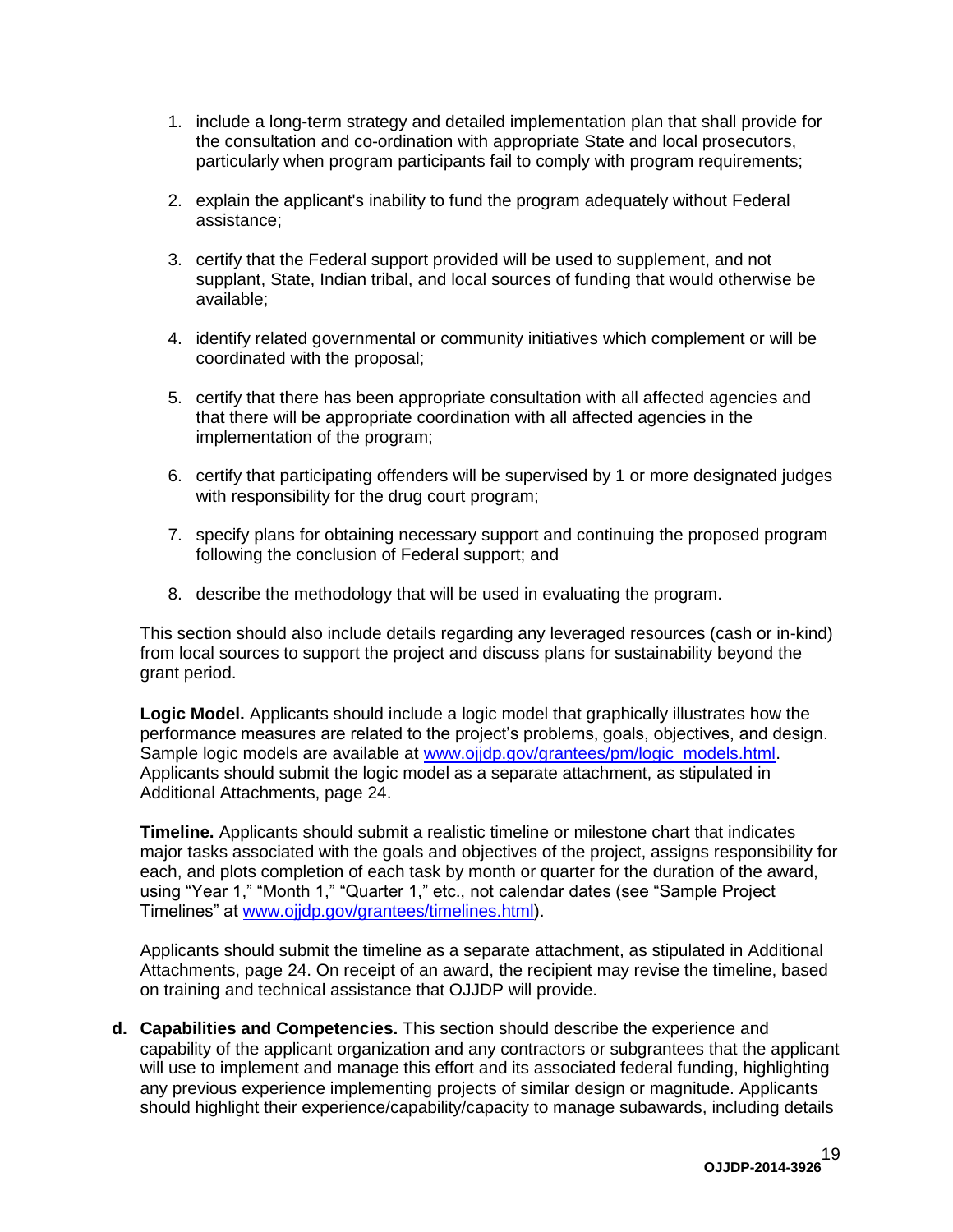on their system for fiscal accountability. Management and staffing patterns should be clearly connected to the project design described in the previous section. Applicants should describe the roles and responsibilities of project staff and explain the program's organizational structure and operations. Applicants should include a copy of an organizational chart showing how the organization operates, including who manages the finances; how the organization manages subawards, if there are any; and the management of the project proposed for funding.

**Memoranda of Understanding/Agreement.** As described under Eligibility, page 4, applicants must provide signed and dated memoranda of understanding/agreement from the state child welfare agency and state substance abuse treatment agency as well as other partners. The memoranda of understanding should include:

- expression of support for the program and a statement of willingness to participate and collaborate with it based upon past effective collaboration or proposed new collaborative efforts that would build on past successes.
- description of the partner's current role and responsibilities in the planning process and expected responsibilities when the program is operational.
- estimate of the percentage of time that the partner will devote to the planning and operation of the project.

Applicants must indicate a readiness and willingness to change the way the state systems work together on behalf of families affected by substance use disorders and child maltreatment. The following will be considered in assessing the extent to which applicants have the sufficient infrastructure to support systems improvement and change efforts:

- **shared mission and vision.** The state Administrative Office of the Court applicant and its key partners representing child welfare, substance abuse treatment, attorneys, and other agencies, as appropriate, must have a shared mission and vision to define their joint work. State leadership must agree they will collaborate on behalf of all families in child welfare experiencing substance use disorders.
- **strength of state-level interagency collaborative relationships.** Effective collaboration and partnerships are essential to systems improvement and change. An effective state systems reform effort relies on the applicant having a well-established team with broad-based representation that includes the courts, child welfare, substance abuse treatment, attorneys, and other service agencies, as appropriate. Although family drug courts are part of the legal framework of the court, they must collaborate with these other agencies to provide the range of services and support to ensure child safety, sustained recovery for parents, and family stability and well-being. OJJDP will expect applicants to demonstrate experience and success in the following areas: (1) routine consultation and interaction with other agencies, (2) joint accountability and shared outcomes among agencies, (3) cross training and staff development, and (4) processes for communication and information sharing. Applicants that address how their partners' values and principles help or hinder their collaboration and that have agreements about shared costs and budgets are in the best position to pursue collaborative efforts on behalf of children and families.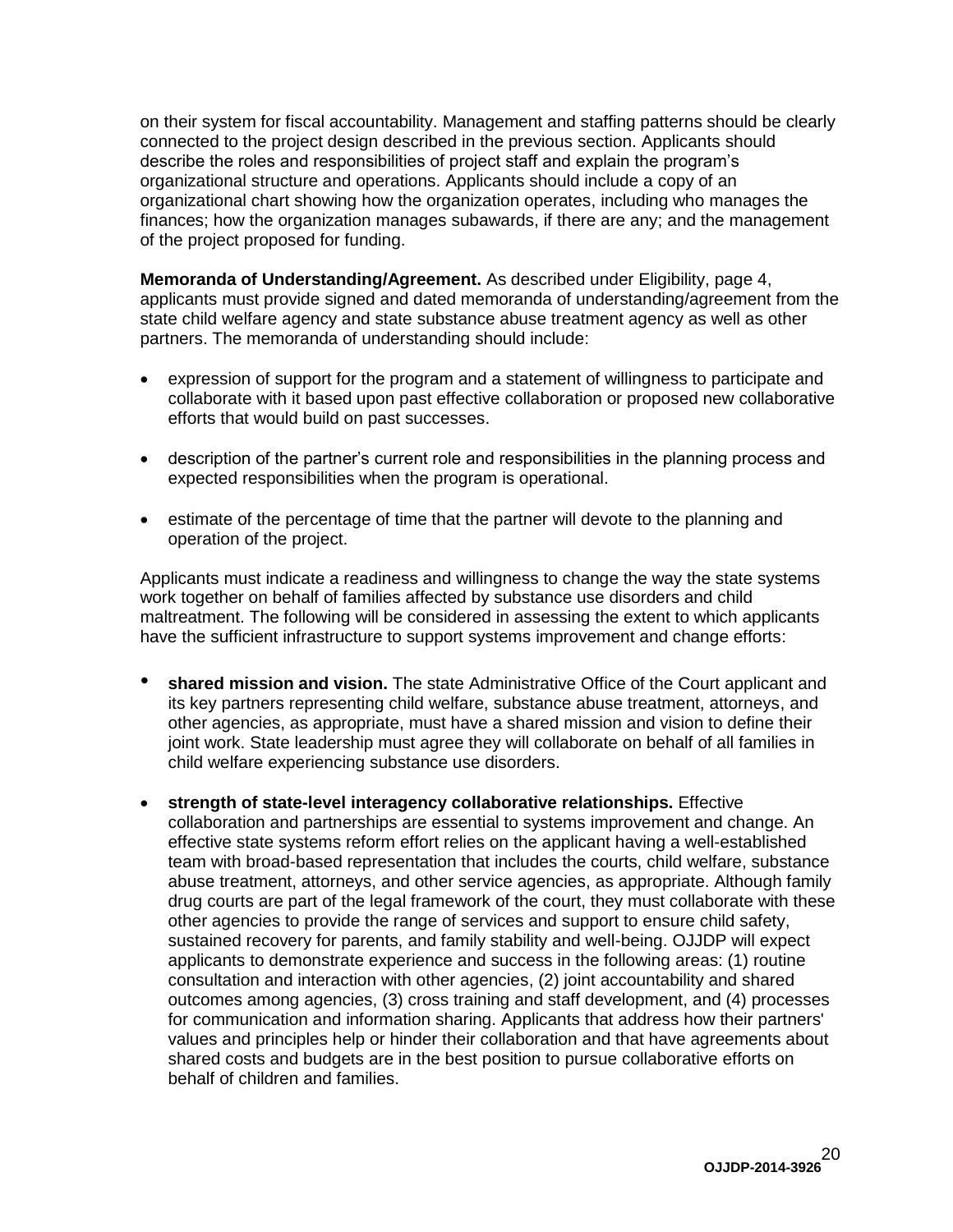- **leadership, support, and buy-In.** Systems change requires having supportive internal and external environments and strong agency leadership and champions to facilitate the desired change. The investment and commitment of department heads and other administrators is key to ensuring that staff members have the time, resources, and authority to make decisions on behalf of their agency. Buy-in should extend beyond the core partners to include important community-based organizations that support the multiple needs of parents, children, and families during family drug court program participation and in transitioning back to the community once they have completed services.
- **effective communication protocols for information sharing**. Systems change requires a continuous feedback loop that information systems provide. Effective, timely, and efficient communication with key stakeholders and the community is required to monitor cases, gauge family drug court effectiveness, ensure joint accountability, promote child safety, and engage and retain parents in recovery. The applicant should have formal data-sharing agreements, practices, or protocols in place to accommodate information exchange and/or data sharing across systems at both the case-level and aggregate level.
- **program evaluation and performance monitoring capacity.** The applicant has experience with and a solid foundation for evaluation, including the existence and use of cross-systems data for program monitoring and improvement. The applicant and key partners have agreed on goals and established performance measures. The applicant measures outcomes on a regular basis and uses evaluation results to guide and inform program policy and practice improvements. The applicant is able to collect contextual data that shows how the local family drug court target population fits in the context of the larger child welfare and substance abuse treatment systems. Further, the applicant and key partners have connected with existing outcome measurement initiatives (e.g., Child and Family Services Reviews (CFSRs) s, Court Improvement Program initiatives, Children's Justice Assistance initiatives, etc.)
- **connections to parallel initiatives.** Being part of the system means knowing how family drug courts complement other child welfare, substance abuse treatment, and related community initiatives. The applicant identifies and discusses how efforts to expand the scale of family drug court practices relates to parallel initiatives/reforms at the state level and how this family drug court system reform effort may link to those other institutional or system improvements in the courts, child welfare, treatment, and other agencies. Where applicable, applicants should describe how they currently work with or propose to work with other collaborative courts (such as a veterans treatment court or mental health court) to serve overlapping populations.
- **prior success with practice and systems improvement.** The applicant has a track record or history of engaging in systems improvements and program adaptations to enhance family drug courts' effectiveness and capacity to reach and serve families. The applicant has adapted strategies, as needed, in response to emerging client needs, new evidence, contextual changes, etc., and provides examples of how the local family drug courts have already had an impact on the broader systems of care. Applicants and their key partners have identified barriers to systems change/improvements. They share information about institutional barriers and see them as targets for change.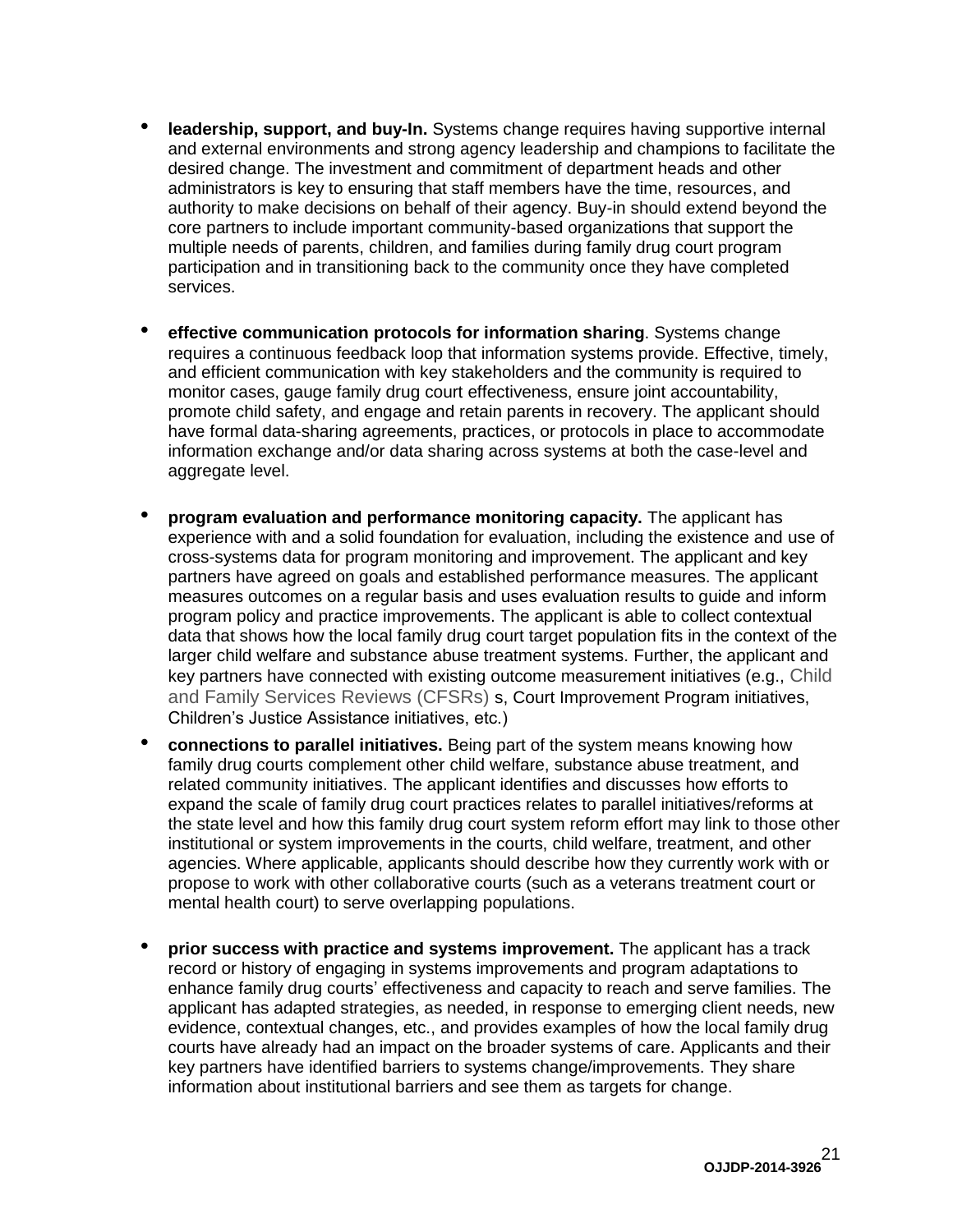- **implemented funding and sustainability strategies.** Systems change accepts that funding and staffing resources are critical for institutional change. Family drug courts must have access to the full range of funding, staffing, and community resources to sustain and institutionalize their innovative approaches over the long term. The applicant addresses sustainability of family drug court practices on a continual basis, using outcomes and cost savings to drive decisions. Sustainability planning addresses financial needs and support from a broad range of stakeholders.
- **established governance structure.** Applicants need a governance structure that ensures ongoing commitment from policymakers, managers, community partners, and operational staff members. The governance structure should include an oversight committee composed of agency leaders from the key partnering agencies. These leaders must have decisionmaking authority on behalf of their agencies and expertise to facilitate successful systems reforms and guide overall collaborative operations. Further, members must have sufficient time to participate in collaborative meetings, build crosssystems relationships, and address systems change issues and barriers.
- **evidence of the effectiveness of family drug court services to be scaled up.** The applicant must demonstrate that local family drug courts have achieved desired results, as defined across partner agencies. Effective practices likely include but are not limited to:
	- $\circ$  early Identification and assessment processes. Effective family drug courts identify participants early in the dependency case process, use screening and assessment to determine the needs and strengths of parents, children, and families and identify the most appropriate treatments and other services based on these needs and strengths. This may include jointly developed policies and practices for consistent and standardized screening and assessment of substance use issues among families in child welfare, the developmental and therapeutic service needs of children, and the parenting and other service needs of parents.
	- $\circ$  comprehensiveness and appropriateness of existing substance abuse treatment and related supportive services for parents and families. Family drug courts provide early access to substance abuse treatment to parents with the essential clinical and community treatment and support services they need. Policies and procedures are in place to ensure parents obtain timely access to treatment that is appropriate for their needs (e.g., family-centered, trauma-informed, gender-responsive, culturally appropriate, addresses cooccurring mental disorders). Specialized strategies, including the use of recovery support specials or substance abuse treatment navigators, exist to successfully engage and retain parents in treatment, including adequate support services and aftercare.
	- $\circ$  services that address the needs of parents. Family drug court partner agencies encourage parents to complete the recovery process and help them meet treatment goals and child welfare and court requirements. Judges respond to parents in a timely way that supports continued engagement in recovery. By working toward permanency and using active client engagement, accountability, and behavior change strategies, the entire family drug court team ensures that each parent has access to a broad scope of services.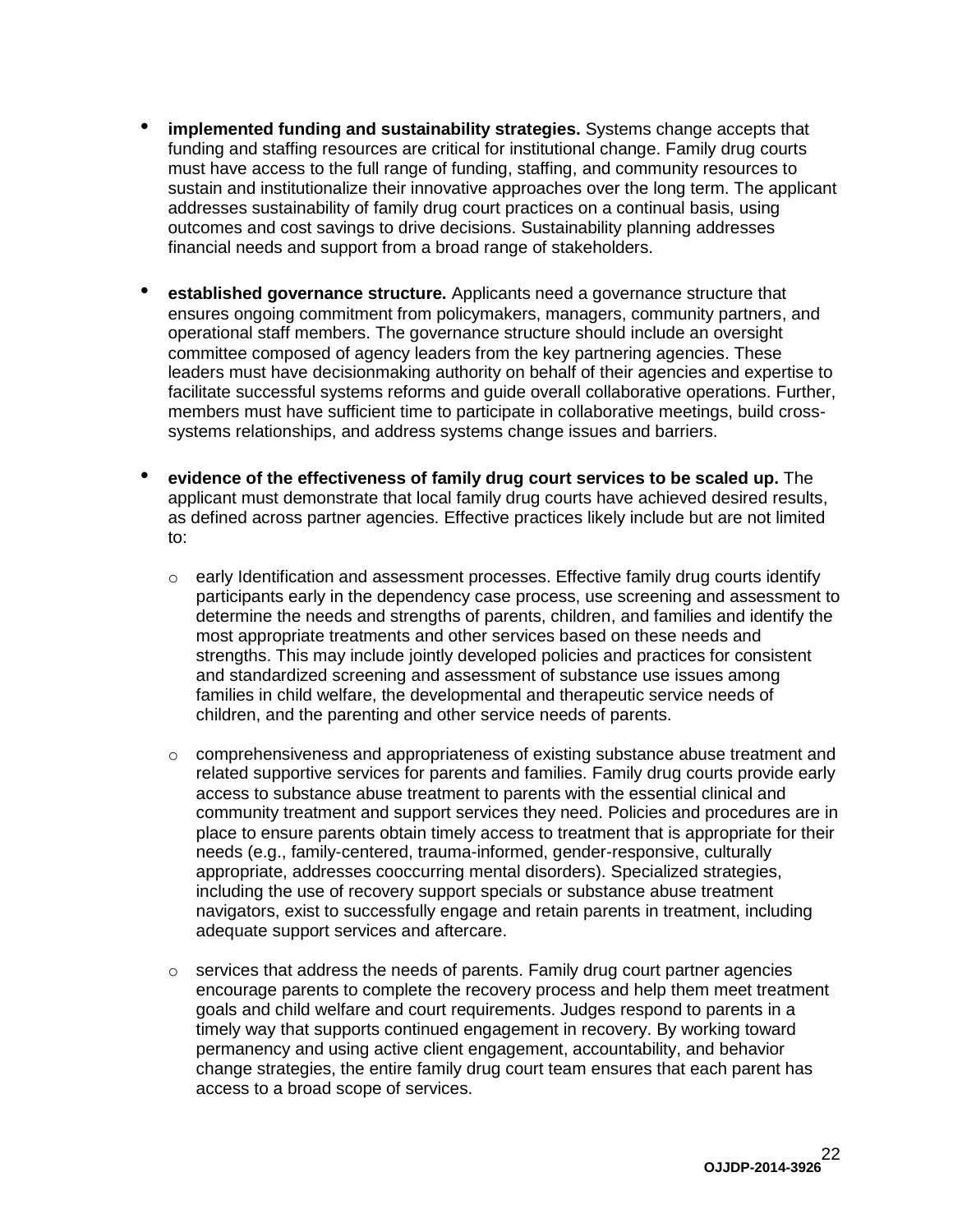- $\circ$  services include evidence-based or evidence-informed parenting interventions appropriate for the specific needs of parents with substance use disorders and the ages of their children, and qualified staff provide them with fidelity. A logical pathway or client flow exists for how and when parents participate in these services; processes are in place to ensure they are connected to the appropriate parenting services.
- $\circ$  services that address the direct needs of children. Family drug courts must address the physical, developmental, social, emotional, and cognitive needs of the children they serve through prevention, intervention, and treatment programs. Family drug courts must implement a holistic and trauma-informed perspective to ensure that children receive effective, coordinated, and appropriate services. There are processes for linking children to intervention and treatment services that address their identified needs. A logical pathway or client flow exists for how and when families access these services, and qualified staff provide services.

#### <span id="page-22-0"></span>**4. Budget Detail Worksheet and Budget Narrative**

Applicants should provide a budget that (1) is complete, allowable, and cost-effective in relation to the proposed activities; (2) shows the cost calculations demonstrating how they arrived at the total amount requested; and (3) provides a brief supporting narrative to link costs with project activities. The budget should cover the entire award period.

Applicants should budget for a two day grantee meeting in Washington DC in year one and in year two.

For questions pertaining to budget and examples of allowable and unallowable costs, see the OJP Financial Guide at [www.ojp.usdoj.gov/financialguide/index.htm.](http://www.ojp.usdoj.gov/financialguide/index.htm)

- **a. Budget Detail Worksheet.** A sample Budget Detail Worksheet can be found at [www.ojp.gov/funding/forms/budget\\_detail.pdf.](http://www.ojp.gov/funding/forms/budget_detail.pdf) Applicants who submit their budget in a different format should include the budget categories listed in the sample budget worksheet.
- **b. Budget Narrative.** The budget narrative should thoroughly and clearly describe every category of expense listed in the Budget Detail Worksheet. OJP expects proposed budgets to be complete, cost effective, and allowable (e.g., reasonable, allocable, and necessary for project activities).

Applicants should demonstrate in their budget narratives how they will maximize cost effectiveness of grant expenditures. Budget narratives should generally describe cost effectiveness in relation to potential alternatives and the goals of the project. For example, a budget narrative should detail why planned in-person meetings are necessary, or how technology and collaboration with outside organizations could be used to reduce costs, without compromising quality.

The narrative should be mathematically sound and correspond with the information and figures provided in the Budget Detail Worksheet. The narrative should explain how the applicant estimated and calculated all costs, and how they are relevant to the completion of the proposed project. The narrative may include tables for clarification purposes but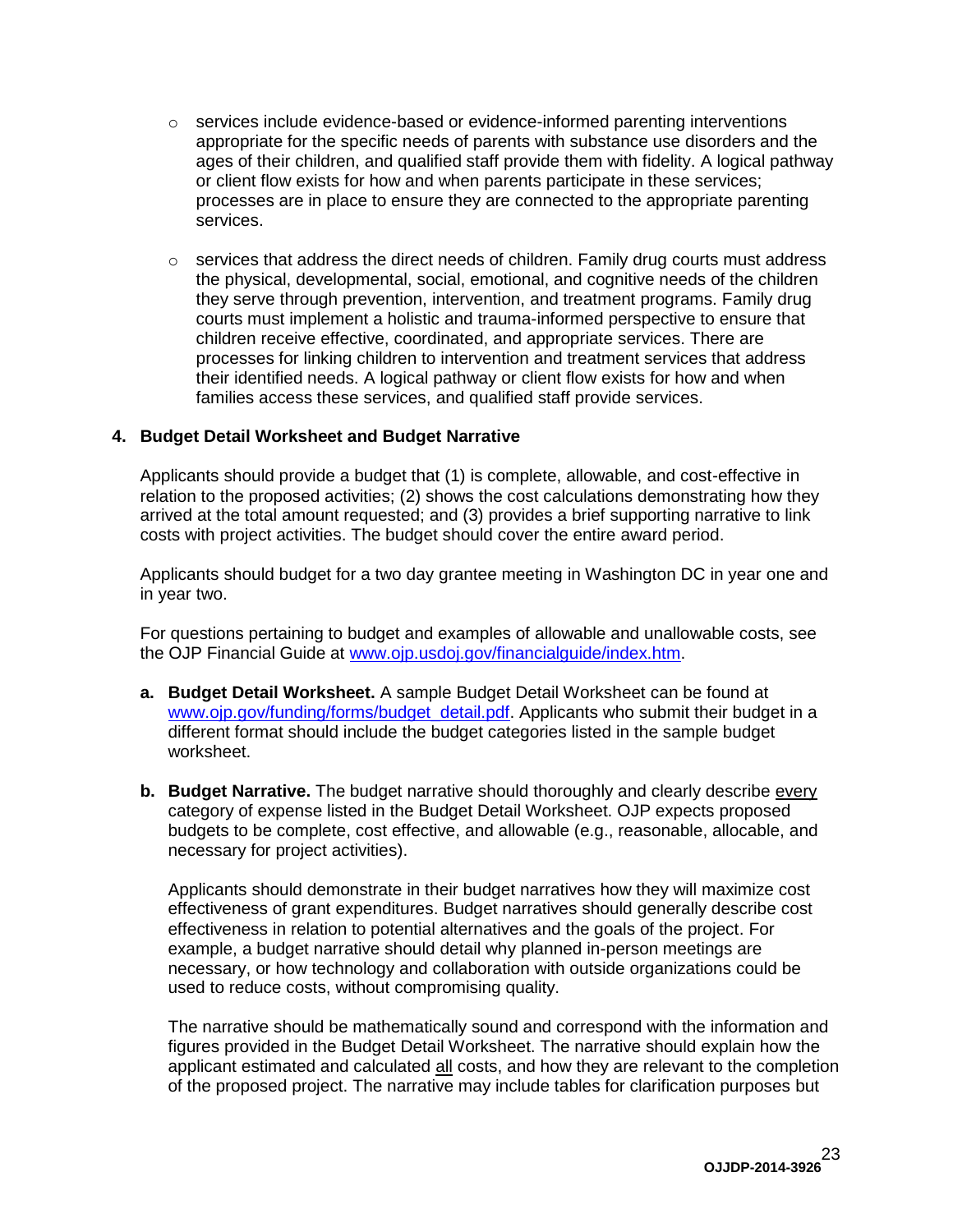need not be in a spreadsheet format. As with the Budget Detail Worksheet, the Budget Narrative should be broken down by year.

**c. Non-Competitive Procurement Contracts In Excess of Simplified Acquisition Threshold.** If an applicant proposes to make one or more non-competitive procurements of products or services, where the non-competitive procurement will exceed the simplified acquisition threshold (also known as the small purchase threshold), which is currently set at \$150,000, the application should address the considerations outlined in the [OJP Financial Guide.](http://www.ojp.usdoj.gov/financialguide/index.htm)

#### <span id="page-23-0"></span>**5. Indirect Cost Rate Agreement (if applicable)**

Indirect costs are allowed only if the applicant has a federally approved indirect cost rate. (This requirement does not apply to units of local government.) Attach a copy of the federally approved indirect cost rate agreement to the application. Applicants who do not have an approved rate may request one through their cognizant federal agency, which will review all documentation and approve a rate for the applicant organization, or, if the applicant's accounting system permits, costs may be allocated in the direct cost categories. For assistance with identifying your cognizant agency, contact the Customer Service Center at 1-800-458-0786 or at [ask.ocfo@usdoj.gov.](mailto:ask.ocfo@usdoj.gov) If DOJ is the cognizant federal agency, applicants may obtain information needed to submit an indirect cost rate proposal at [www.ojp.usdoj.gov/funding/pdfs/indirect\\_costs.pdf.](http://www.ojp.usdoj.gov/funding/pdfs/indirect_costs.pdf)

#### <span id="page-23-1"></span>**6. Applicant Disclosure of High Risk Status**

Applicants are to disclose whether they are currently designated high risk by another federal grant making agency. This includes any status requiring additional oversight by the federal agency due to past programmatic or financial concerns. If an applicant is designated high risk by another federal grant making agency, you must e-mail the following information to [OJPComplianceReporting@usdoj.gov](mailto:OJPComplianceReporting@usdoj.gov) at the time of application submission:

- the federal agency that currently designated the applicant as high risk.
- date the applicant was designated high risk.
- the high risk point of contact name, phone number, and email address, from that federal agency.
- reasons for the high risk status.

OJP seeks this information to ensure appropriate federal oversight of any grant award. Unlike the Excluded Parties List, this high risk information does not disqualify any organization from receiving an OJP award. However, additional grant oversight may be included, if necessary, in award documentation.

#### <span id="page-23-2"></span>**7. Additional Attachments**

Applicants should submit the following information, as stipulated in the cited pages, as attachments to their applications. While the materials listed below are not assigned specific point values, peer reviewers will, as appropriate, consider these items when rating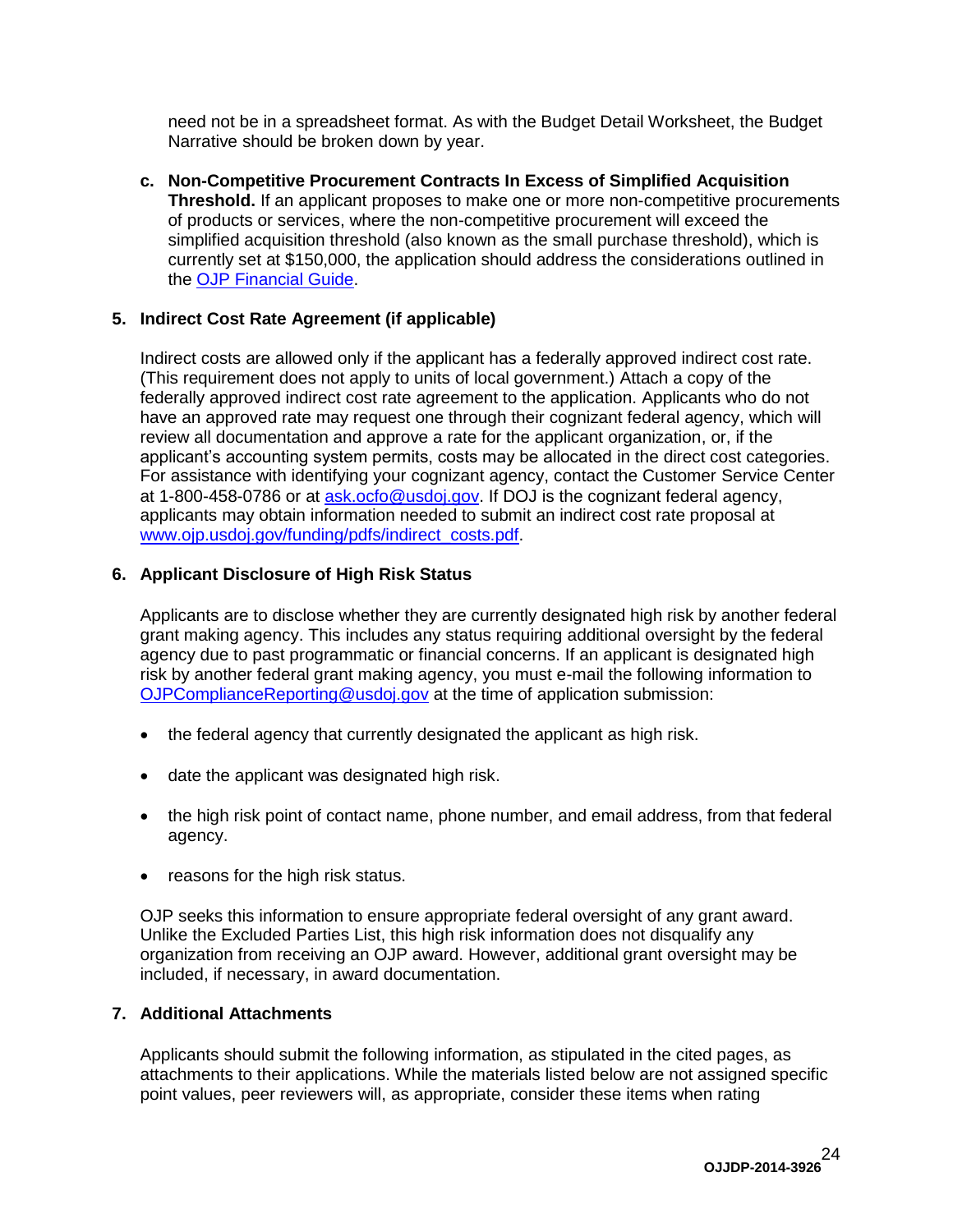applications. For example, reviewers will consider résumés and/or letters of support/ memoranda of understanding when assessing "capabilities/competencies." Peer reviewers will not consider any additional information that the applicant submits other than that specified below.

**a. Applicant disclosure of pending applications.** Applicants are to disclose whether they have pending applications for federally funded grants or subgrants (including cooperative agreements) that include requests for funding to support the same project being proposed under this solicitation and will cover the identical cost items outlined in the budget narrative and worksheet in the application under this solicitation. The disclosure should include both direct applications for federal funding (e.g., applications to federal agencies) and indirect applications for such funding (e.g., applications to state agencies that will subaward federal funds).

OJP seeks this information to help avoid any inappropriate duplication of funding. Leveraging multiple funding sources in a complementary manner to implement comprehensive programs or projects is encouraged and is not seen as inappropriate duplication.

Applicants that have pending applications as described above are to provide the following information about pending applications submitted within the last 12 months:

- the federal or state funding agency.
- the solicitation name/project name.

| <b>Federal or State</b><br><b>Funding Agency</b>                         | <b>Solicitation Name/Project Name</b>                                                     | Name/Phone/E-mail for Point of<br><b>Contact at Funding Agency</b> |
|--------------------------------------------------------------------------|-------------------------------------------------------------------------------------------|--------------------------------------------------------------------|
| DOJ/COPS                                                                 | <b>COPS Hiring Program</b>                                                                | Jane Doe, 202/000-0000;<br>jane.doe@usdoj.gov                      |
| <b>HHS/Substance Abuse</b><br>& Mental Health<br>Services Administration | Drug Free Communities Mentoring<br>Program/North County Youth<br><b>Mentoring Program</b> | John Doe, 202/000-0000;<br>john.doe@hhs.gov                        |

• the point of contact information at the applicable funding agency.

Applicants should include the table as a separate attachment, with the file name "Disclosure of Pending Applications," to their application. Applicants that do not have pending applications as described above are to include a statement to this effect in the separate attachment page (e.g., "[Applicant Name on SF-424] does not have pending applications submitted within the last 12 months for federally funded grants or subgrants (including cooperative agreements) that include requests for funding to support the same project being proposed under this solicitation and will cover the identical cost items outlined in the budget narrative and worksheet in the application under this solicitation.").

- **b.** logic model (see Logic Model, page 19)
- **c.** timeline or milestone chart (see Timeline, page 19)
- **d.** résumés of all key personnel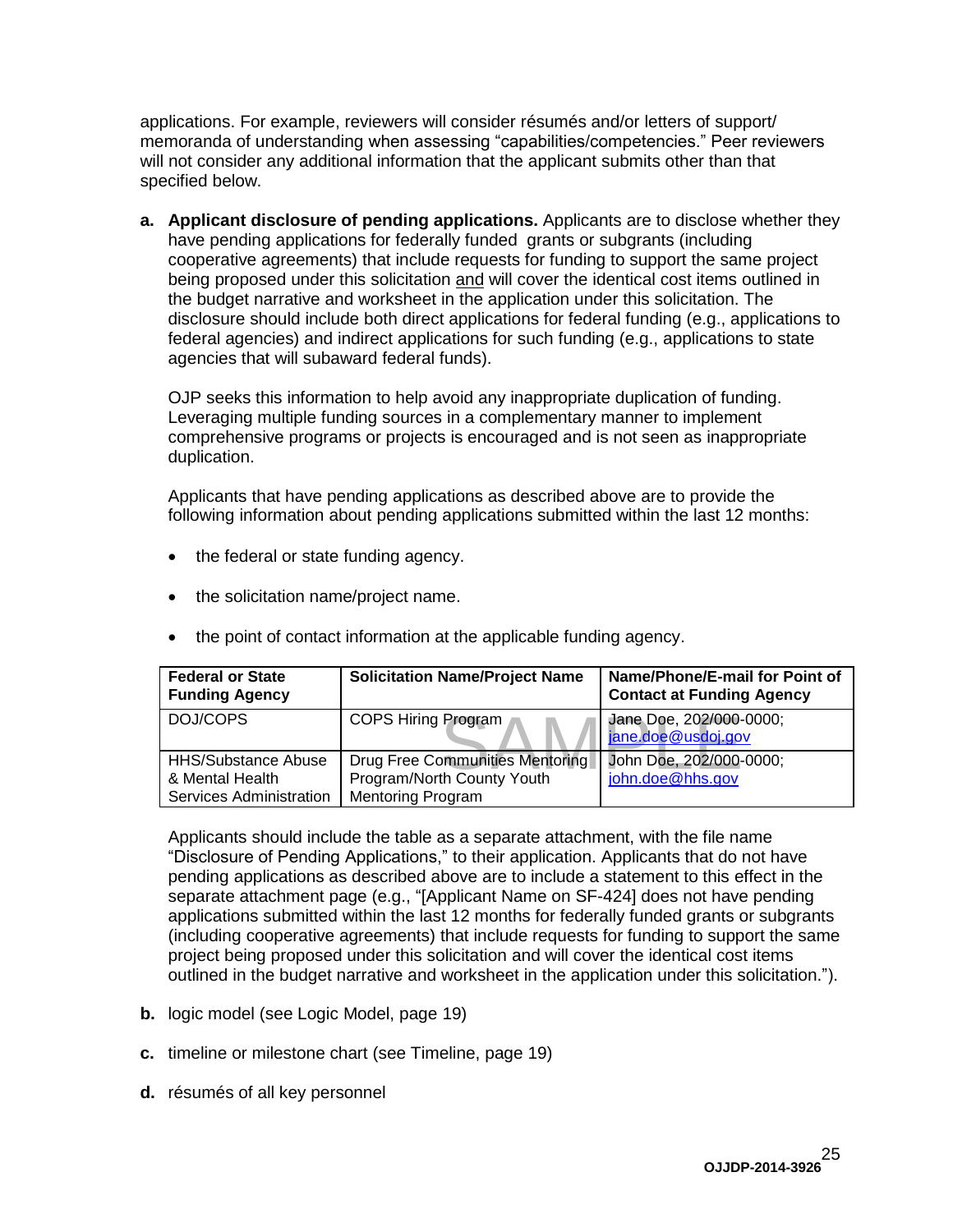- **e.** job descriptions outlining roles and responsibilities for all key positions
- **f.** memoranda of understanding/agreement from the state child welfare agency and state substance abuse treatment agency as well as other partner organizations (see Memoranda of Understanding/Agreement, page 20).

#### <span id="page-25-0"></span>**8. Accounting System and Financial Capability Questionnaire**

Any applicant (other than an individual) that is a non-governmental entity and that has not received any award from OJP within the past 3 years must download, complete, and submit this [form.](http://www.ojp.usdoj.gov/funding/forms/financial_capability.pdf)

### <span id="page-25-1"></span>**Selection Criteria**

- 1. Statement of the Problem (10 percent)
- 2. Goals, Objectives, and Performance Measures (10 percent)
- 3. Project Design and Implementation (40 percent)
- 4. Capabilities and Competencies (30 percent)
- 5. Budget: complete, cost effective, and allowable (e.g., reasonable, allocable, and necessary for project activities). Budget narratives should generally demonstrate how applicants will maximize cost effectiveness of grant expenditures. Budget narratives should demonstrate cost effectiveness in relation to potential alternatives and the goals of the project.<sup>6</sup> (10 percent)

See What an Application Is Expected To Include, page 15, for the criteria that the peer reviewers will use to evaluate applications.

### <span id="page-25-2"></span>**Review Process**

 $\overline{a}$ 

OJP is committed to ensuring a fair and open process for awarding grants. OJJDP reviews the application to make sure that the information presented is reasonable, understandable, measurable, and achievable, as well as consistent with the solicitation.

Peer reviewers will review the applications submitted under this solicitation that meet basic minimum requirements. OJJDP may use internal peer reviewers, external peer reviewers, or a combination, to review the applications. An external peer reviewer is an expert in the subject matter of a given solicitation who is NOT a current DOJ employee. An internal reviewer is a current DOJ employee who is well-versed or has expertise in the subject matter of this solicitation. A peer review panel will evaluate, score, and rate applications that meet basic minimum requirements. Peer reviewers' ratings and any resulting recommendations are advisory only. In addition to peer review ratings, considerations for award recommendations and decisions may include, but are not limited to, underserved populations, geographic diversity, strategic priorities, past performance, and available funding.

The Office of the Chief Financial Officer, in consultation with OJJDP, reviews applications for potential discretionary awards to evaluate the fiscal integrity and financial capability of applicants, examines proposed costs to determine if the Budget Detail Worksheet and Budget

 $6$  Generally speaking, a reasonable cost is a cost that, in its nature or amount, does not exceed that which would be incurred by a prudent person under the circumstances prevailing at the time the decision was made to incur the costs.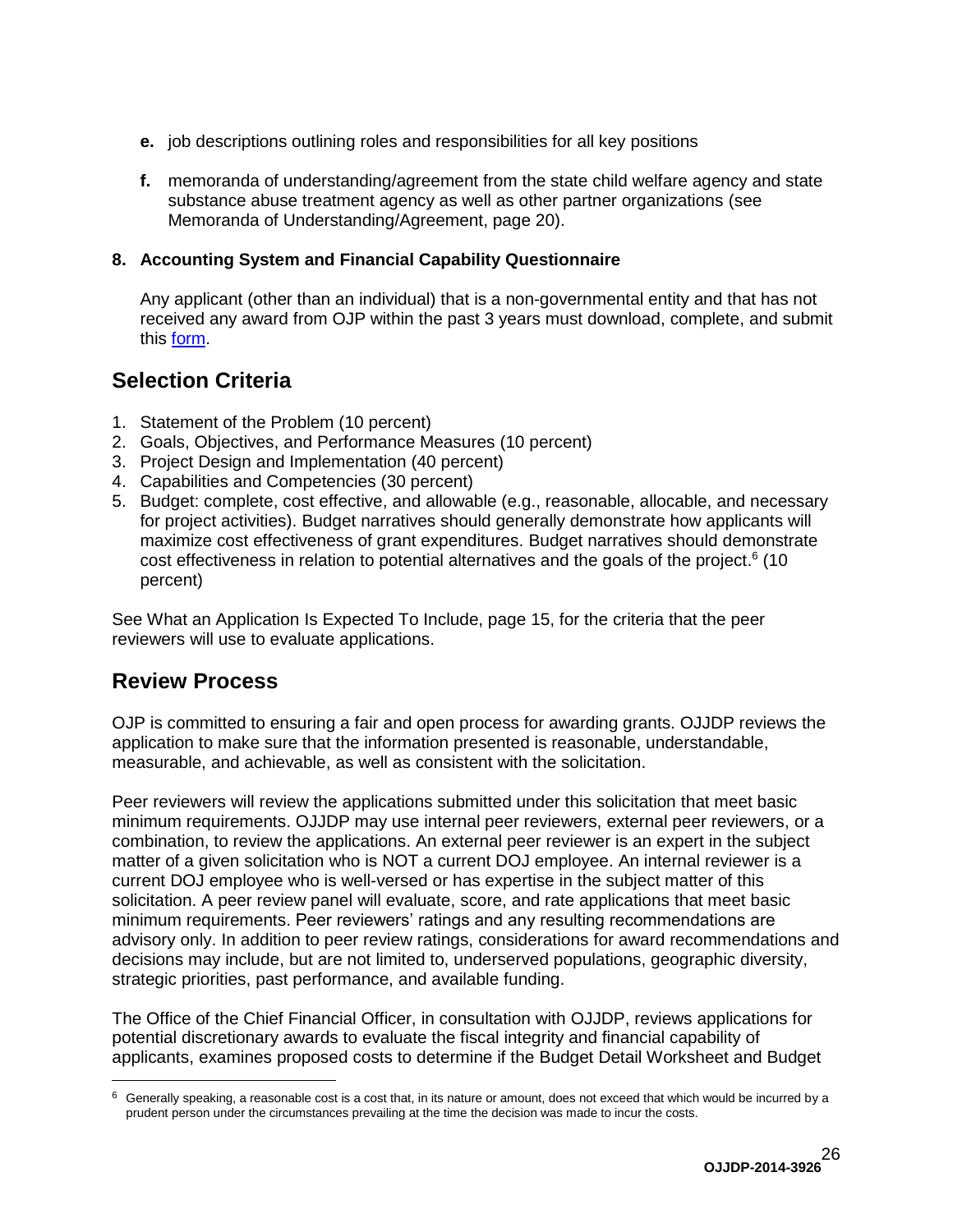Narrative accurately explain project costs, and determines whether costs are reasonable, necessary, and allowable under applicable federal cost principles and agency regulations.

Absent explicit statutory authorization or written delegation of authority to the contrary, all final award decisions will be made by the Assistant Attorney General, who may consider factors including, but not limited to, underserved populations, geographic diversity, strategic priorities, past performance, and available funding when making awards.

### <span id="page-26-0"></span>**Additional Requirements**

Applicants selected for awards must agree to comply with additional legal requirements upon acceptance of an award. OJP encourages applicants to review the information pertaining to these additional requirements prior to submitting an application. Additional information for each requirement can be found at [www.ojp.usdoj.gov/funding/other\\_requirements.htm.](http://www.ojp.usdoj.gov/funding/other_requirements.htm)

- Civil Rights Compliance
- Civil Rights Compliance Specific to State Administering Agencies
- Faith-Based and Other Community Organizations
- Confidentiality
- Research and the Protection of Human Subjects
- Anti-Lobbying Act
- Financial and Government Audit Requirements
- Reporting of Potential Fraud, Waste, and Abuse, and Similar Misconduct
- National Environmental Policy Act (NEPA)
- DOJ Information Technology Standards (if applicable)
- Single Point of Contact Review
- Non-Supplanting of State or Local Funds
- Criminal Penalty for False Statements
- Compliance with [Office of Justice Programs Financial Guide](http://www.ojp.usdoj.gov/financialguide/index.htm)
- Suspension or Termination of Funding
- Nonprofit Organizations
- For-Profit Organizations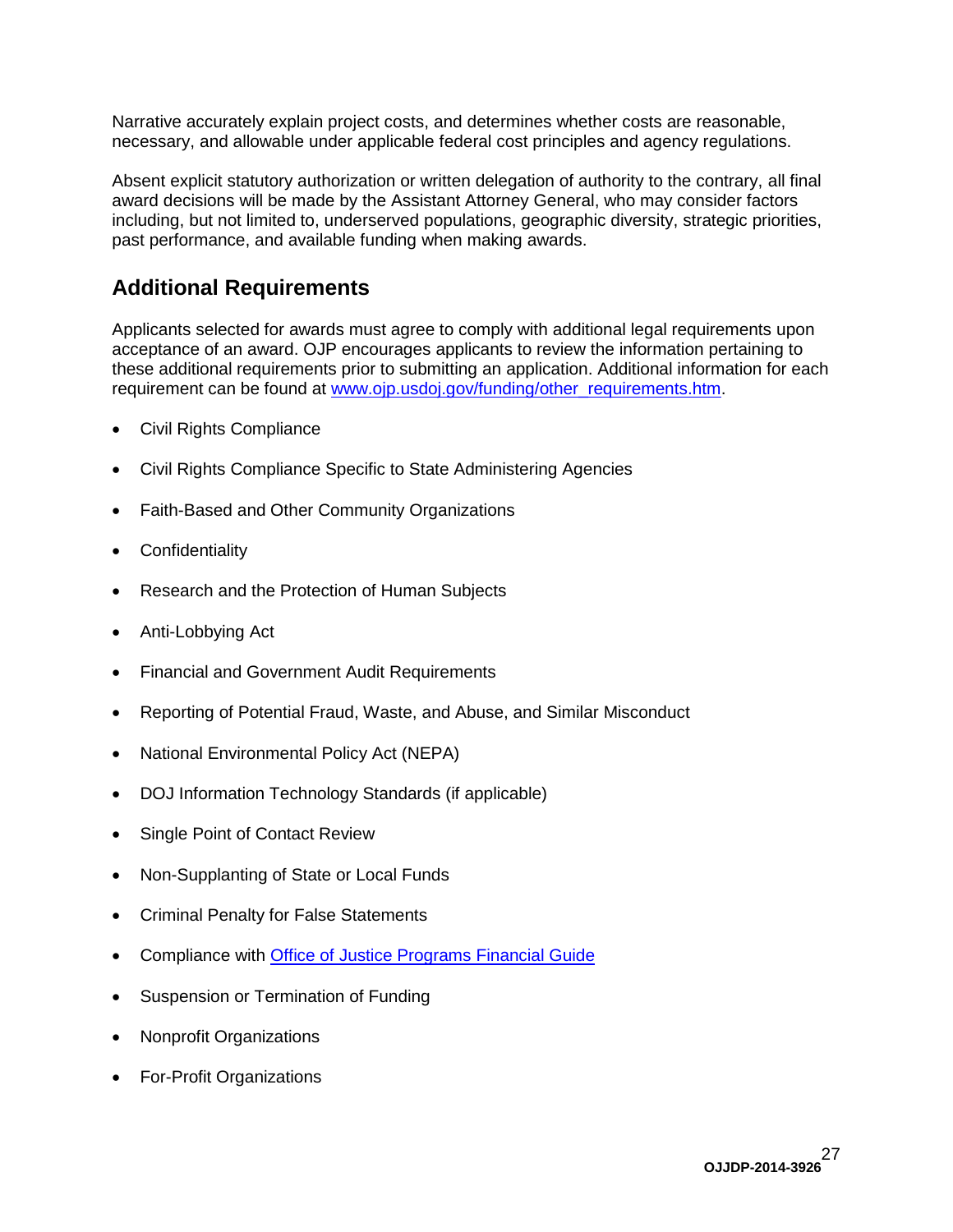- Government Performance and Results Act (GPRA)
- Rights in Intellectual Property
- Federal Funding Accountability and Transparency Act of 2006 (FFATA)
- Awards in Excess of \$5,000,000 Federal Taxes Certification Requirement
- Active SAM Registration
- Policy and Guidance for Approval, Planning, and Reporting of Conferences (including Meetings and Trainings)
- OJP Training Guiding Principles for Grantees and Subgrantees

## <span id="page-27-0"></span>**How To Apply**

Applicants must register in, and submit applications through Grants.gov, a "one-stop storefront" to find federal funding opportunities and apply for funding. Find complete instructions on how to register and submit an application at [www.Grants.gov.](http://www.grants.gov/) Applicants who experience technical difficulties during this process should call the Grants.gov Customer Support Hotline at **800**-**518**- **4726** or **606–545–5035**, 24 hours a day, 7 days a week, except federal holidays. Registering with Grants.gov is a one-time process; however, **processing delays may occur, and it can take several weeks** for first-time registrants to receive confirmation and a user password. OJP encourages applicants to **register several weeks before** the application submission deadline. In addition, OJP urges applicants to submit applications 72 hours prior to the application due date to allow time to receive validation messages or rejection notifications from Grants.gov, and to correct in a timely fashion any problems that may have caused a rejection notification.

OJJDP strongly encourages all prospective applicants to sign up for Grants.gov e-mail notifications regarding this solicitation. If this solicitation is cancelled or modified, individuals who sign up with Grants.gov for updates will be notified.

**Note on File Names and File Types: Grants.gov only permits the use of certain specific characters in names of attachment files. Valid file names may include only the characters shown in the table below. Grants.gov is designed to reject any application that includes an attachment(s) with a file name that contains any characters not shown in the table below. Grants.gov is designed to forward successfully submitted applications to OJP's Grants Management System (GMS).**

| <b>Characters</b>    | <b>Special Characters</b>                                    |                   |                       |
|----------------------|--------------------------------------------------------------|-------------------|-----------------------|
| Upper case $(A - Z)$ | Parenthesis (                                                | Curly braces $\{$ | Square brackets []    |
| Lower case $(a - z)$ | Ampersand (&)                                                | Tilde $(-)$       | Exclamation point (!) |
| Underscore (         | Comma $($ , $)$                                              | Semicolon (;)     | Apostrophe ('         |
| Hyphen<br>۰          | At sign $(\mathcal{Q})$                                      | Number sign (#)   | Dollar sign (\$)      |
| Space                | Percent sign (%)                                             | Plus sign $(+)$   | Equal sign $(=)$      |
| Period (.)           | When using the ampersand (&) in XML, applicants must use the |                   |                       |
|                      | "&" format.                                                  |                   |                       |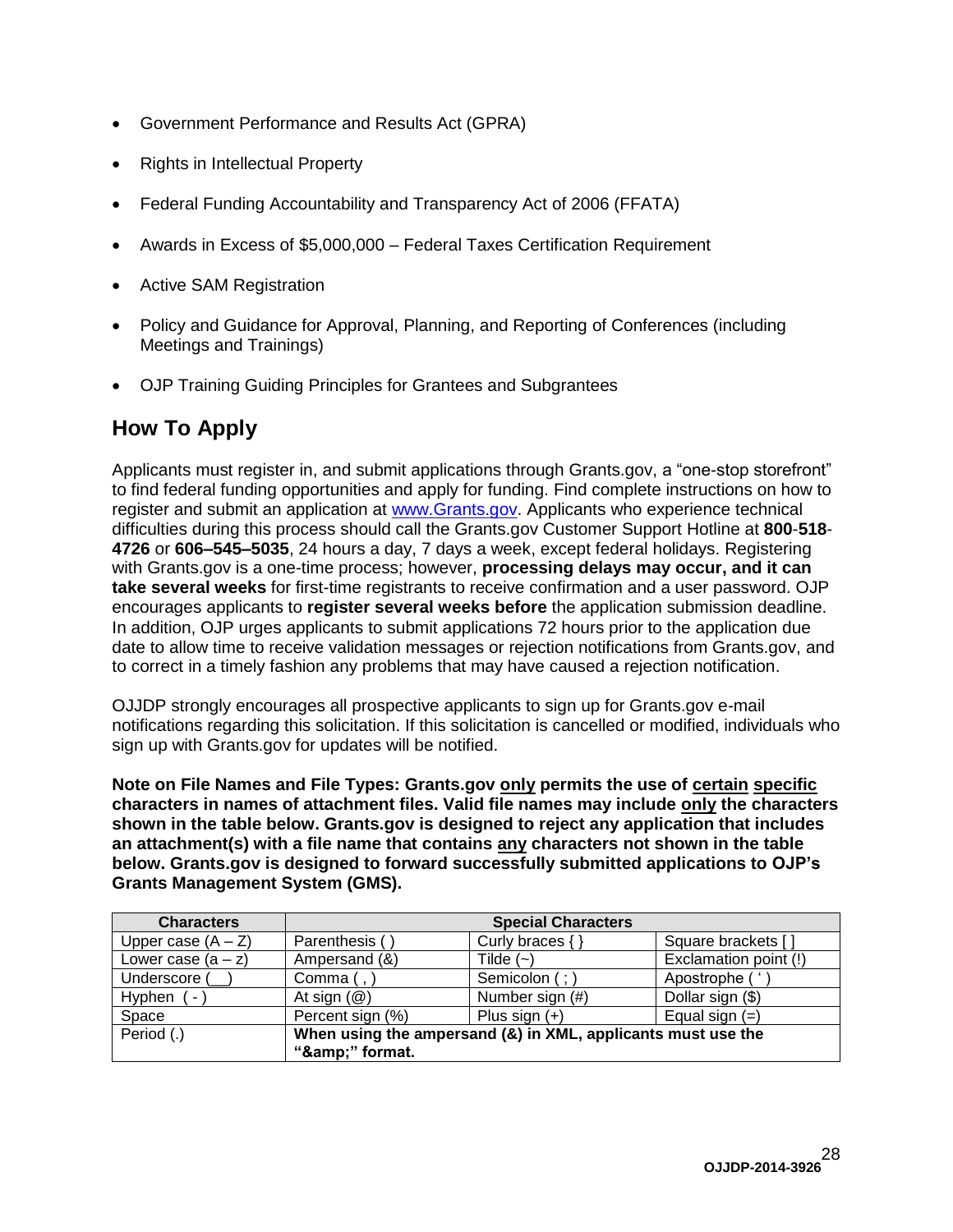**GMS does not accept executable file types as application attachments**. These disallowed file types include, but are not limited to, the following extensions: ".com," ".bat," ".exe," ".vbs," ".cfg," ".dat," ".db," ".dbf," ".dll," ".ini," ".log," ".ora," ".sys," and ".zip." GMS may reject applications with files that use these extensions. It is important to allow time to change the type of file(s) if the application is rejected.

All applicants are required to complete the following steps:

- **1. Acquire a Data Universal Numbering System (DUNS) number.** In general, the Office of Management and Budget requires that all applicants (other than individuals) for federal funds include a DUNS number in their applications for a new award or a supplement to an existing award. A DUNS number is a unique nine-digit sequence recognized as the universal standard for identifying and differentiating entities receiving federal funds. The identifier is used for tracking purposes and to validate address and point of contact information for federal assistance applicants, recipients, and subrecipients. The DUNS number will be used throughout the grant life cycle. Obtaining a DUNS number is a free, one-time activity. Call Dun and Bradstreet at 866–705–5711 to obtain a DUNS number or apply online at [www.dnb.com.](http://www.dnb.com/) A DUNS number is usually received within 1-2 business days.
- **2. Acquire registration with the System for Award Management (SAM).** SAM is the repository for standard information about federal financial assistance applicants, recipients, and subrecipients. OJP requires all applicants (other than individuals) for federal financial assistance to maintain current registrations in the SAM database. Applicants must be registered in SAM to successfully register in Grants.gov. Applicants must **update or renew their SAM registration annually** to maintain an active status.

Applications cannot be successfully submitted in Grants.gov until Grants.gov receives the SAM registration information. The information transfer from SAM to Grants.gov can take up to 48 hours. OJP recommends that the applicant register or renew registration with SAM as early as possible.

Information about SAM registration procedures can be accessed at [www.sam.gov.](https://www.sam.gov/portal/public/SAM/?portal:componentId=1f834b82-3fed-4eb3-a1f8-ea1f226a7955&portal:type=action&interactionstate=JBPNS_rO0ABXc0ABBfanNmQnJpZGdlVmlld0lkAAAAAQATL2pzZi9uYXZpZ2F0aW9uLmpzcAAHX19FT0ZfXw**)

- **3. Acquire an Authorized Organization Representative (AOR) and a Grants.gov username and password**. Complete the AOR profile on Grants.gov and create a username and password. The applicant organization's DUNS number must be used to complete this step. For more information about the registration process, go to [www.grants.gov/applicants/get\\_registered.jsp.](http://www.grants.gov/applicants/get_registered.jsp)
- **4. Acquire confirmation for the AOR from the E-Business Point of Contact (E-Biz POC).**  The E-Biz POC at the applicant organization must log into Grants.gov to confirm the applicant organization's AOR. Note that an organization can have more than one AOR.
- **5. Search for the funding opportunity on Grants.gov.** Use the following identifying information when searching for the funding opportunity on Grants.gov. The Catalog of Federal Domestic Assistance number for this solicitation is 16.585, titled *"Drug Court Discretionary Grant Program,"* and the funding opportunity number is OJJDP-2014-3926.
- **6. Complete the Disclosure of Lobbying Activities.** All applicants must complete this information. Applicants who expend any funds for lobbying activities must provide the detailed information requested on the form *Disclosure of Lobbying Activities* (SF-LLL).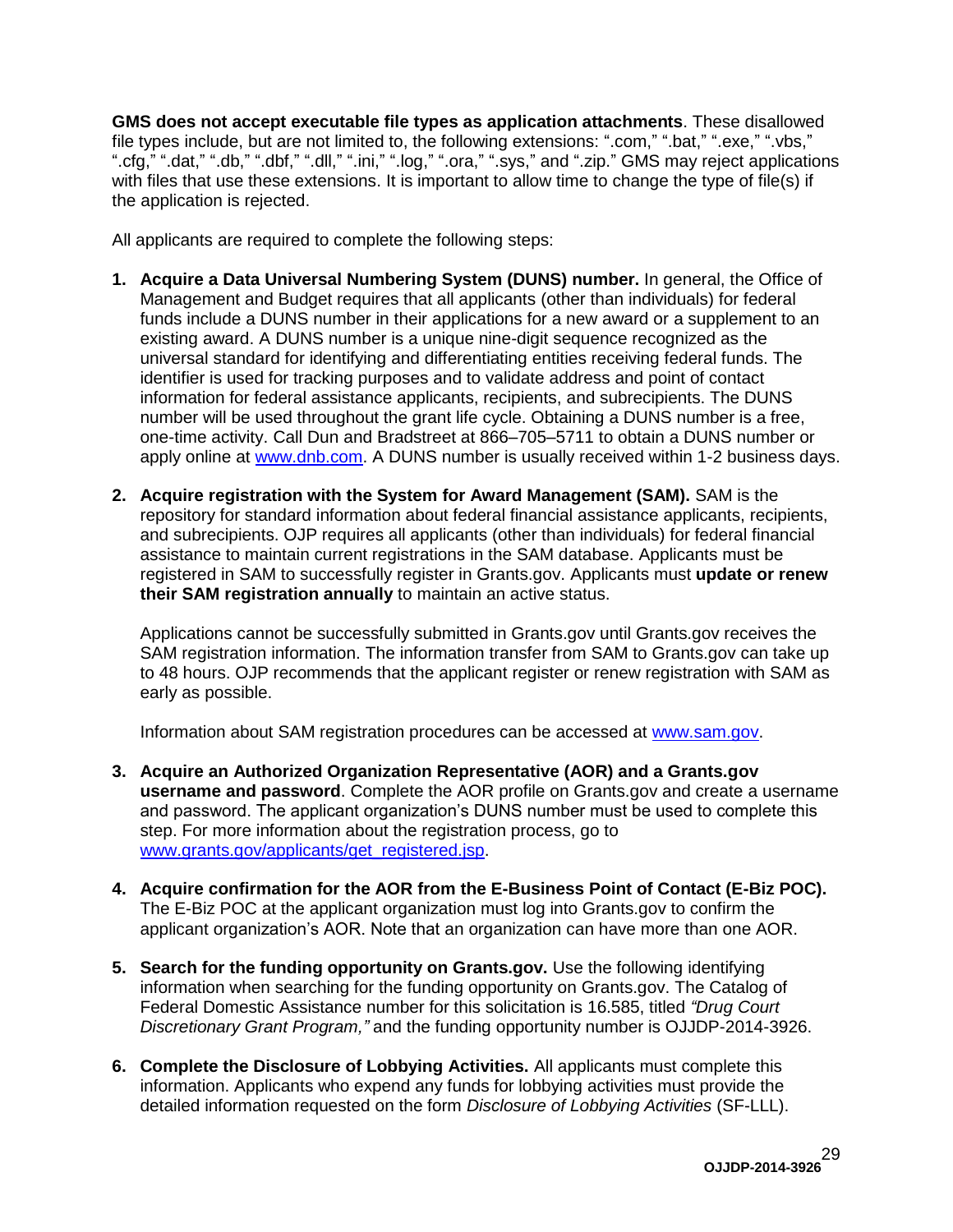Applicants who do not expend any funds for lobbying activities should enter "N/A" in the required highlighted fields.

**7. Submit a valid application consistent with this solicitation by following the directions in Grants.gov.** Within 24–48 hours after submitting the electronic application, the applicant should receive an e-mail validation message from Grants.gov. The message will state whether the application has been received and validated, or rejected due to errors, with an explanation. It is possible to first receive a message indicating that the application is received and then receive a rejection notice a few minutes or hours later. Submitting well ahead of the deadline provides time to correct the problem(s) that caused the rejection. **Important:** OJP urges applicants to submit applications **at least 72 hours prior** to the application due date to allow time to receive validation messages or rejection notifications from Grants.gov, and to correct in a timely fashion any problems that may have caused a rejection notification.

Click [here](http://www.grants.gov/web/grants/applicants/organization-registration.html) for further details on DUNS, SAM, and Grants.gov registration steps and timeframes.

**Note: Duplicate Applications.** If an applicant submits multiple versions of an application, OJJDP will review only the most recent valid version submitted.

### **Experiencing Unforeseen Grants.gov Technical Issues**

Applicants who experience unforeseen Grants.gov technical issues beyond their control that prevent them from submitting their application by the deadline must e-mail the OJJDP contact identified in the Contact Information section on page 1 **within 24 hours after the application deadline** and request approval to submit their applications. The e-mail must describe the technical difficulties and include a timeline of the applicant's submission efforts, the complete grant application, the applicant's DUNS number, and any Grants.gov Help Desk or SAM tracking number(s). **Note: OJJDP does not automatically approve requests***.* After OJJDP reviews the submission and contacts the Grants.gov or SAM Help Desks to validate the reported technical issues, OJP will inform the applicant whether the request to submit a late application has been approved or denied. If OJP determines that the applicant failed to follow all required procedures, which resulted in an untimely application submission, OJP will deny the applicant's request to submit their application.

The following conditions are generally insufficient to justify late submissions:

- failure to register in SAM or Grants.gov in sufficient time.
- failure to follow Grants.gov instructions on how to register and apply as posted on its Web site.
- failure to follow each instruction in the OJP solicitation.
- technical issues with the applicant's computer or information technology environment, including firewalls.

Notifications regarding known technical problems with Grants.gov, if any, are posted at the top of the OJP funding Web page at [www.ojp.usdoj.gov/funding/solicitations.htm.](http://www.ojp.gov/funding/solicitations.htm)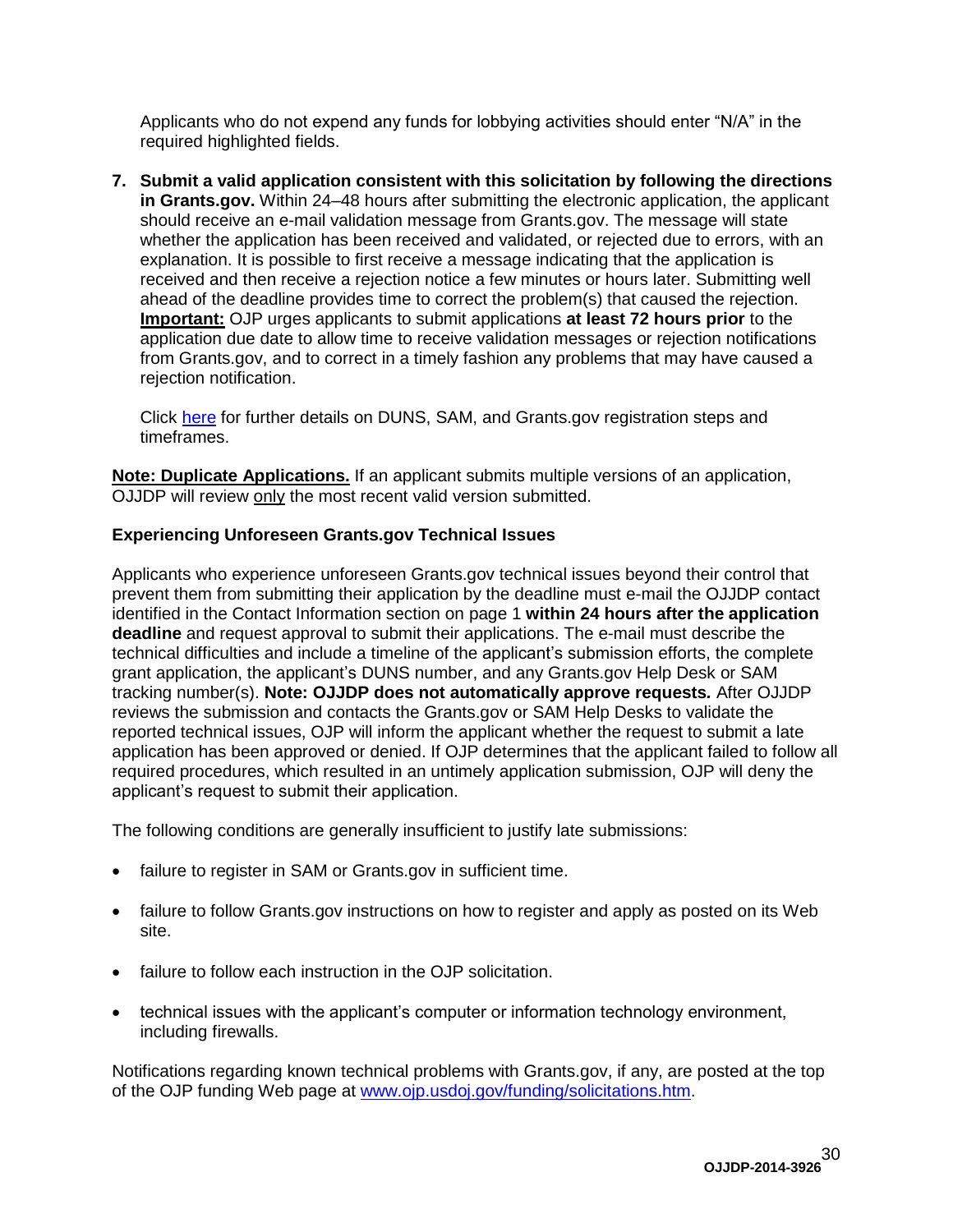### <span id="page-30-0"></span>**Provide Feedback to OJP**

To assist OJP in improving its application and award processes, we encourage applicants to provide feedback on this solicitation, the application submission process, and/or the application review/peer review process. Provide feedback to [OJPSolicitationFeedback@usdoj.gov.](mailto:OJPSolicitationFeedback@usdoj.gov)

**IMPORTANT:** This e-mail is for feedback and suggestions only. Replies are **not** sent from this mailbox. If you have specific questions on any program or technical aspect of the solicitation, **you must** directly contact the appropriate number or e-mail listed on the front of this solicitation document. These contacts are provided to help ensure that you can directly reach an individual who can address your specific questions in a timely manner.

If you are interested in being a reviewer for other OJP grant applications, please e-mail your resume to [ojppeerreview@lmbps.com.](mailto:ojppeerreview@lmbps.com) The OJP Solicitation Feedback e-mail account will not forward your resume. **Note:** Neither you nor anyone else from your organization can be a peer reviewer in a competition in which you or your organization have submitted an application.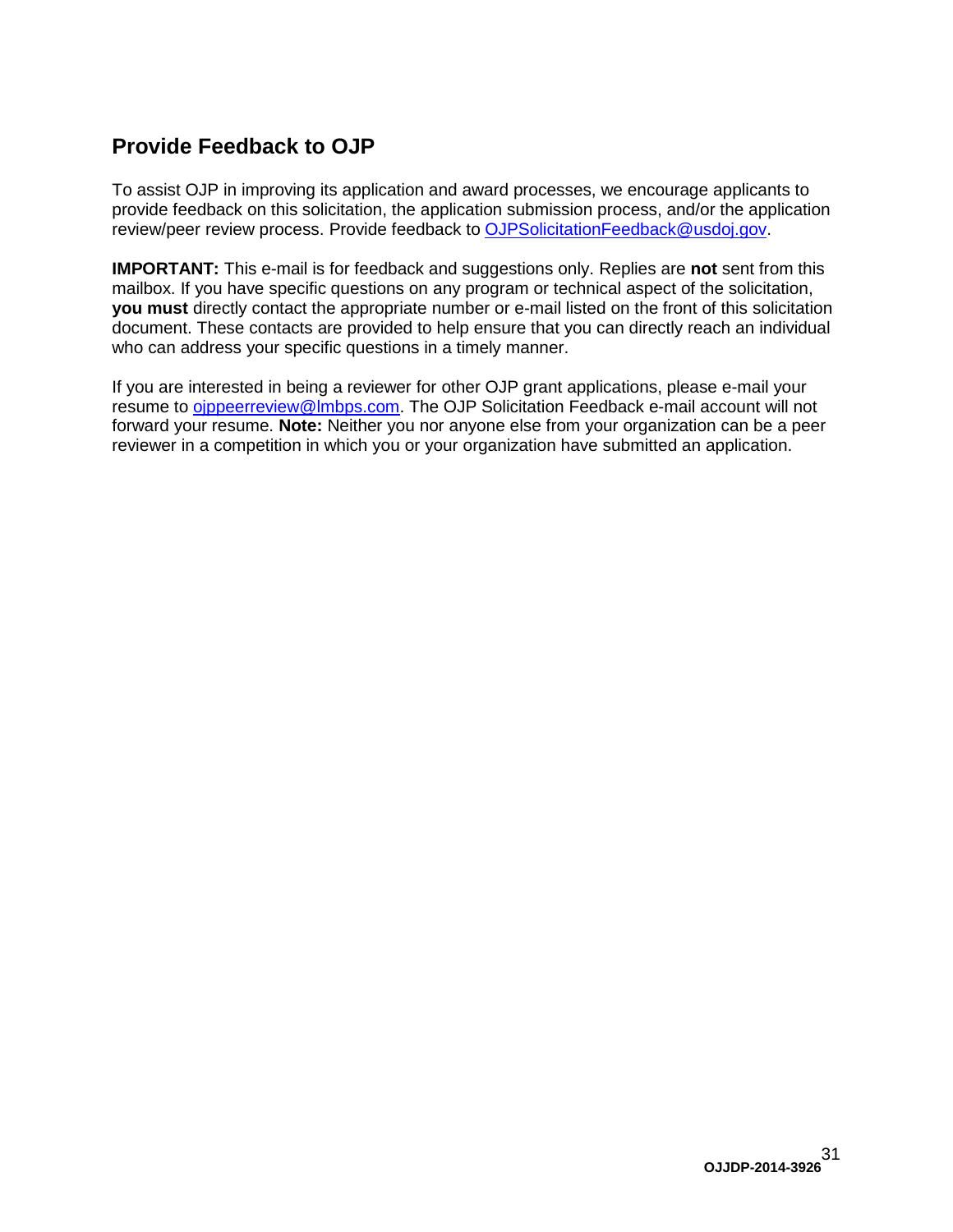### <span id="page-31-0"></span>**Application Checklist**

### **OJJDP FY 2014 Family Drug Court Statewide System Reform**

This application checklist has been created to assist you in developing an application.

### **What an Applicant Should Do:**

*Prior to Registering in Grants.gov:*

- Acquire a DUNs number (see page 29)
- Acquire or renew registration with SAM (see page 29)

*To Register with Grants.gov*:

Acquire AOR and Grants.gov username/password (see page 29) Acquire AOR confirmation from the E-Biz POC (see page 29)

*To Find Funding Opportunity:* 

Search for the funding opportunity on Grants.gov (see page 29) Download Funding Opportunity and Application Package Sign up for Grants.gov e-mail notifications (optional) (see page 28) \_\_\_\_\_Read **[Important Notice: Applying for Grants in Grants.gov](http://www.ojp.usdoj.gov/funding/grantsgov_information.htm)**

#### **General Requirements**:

**Review ["Other Requirements"](http://www.ojp.usdoj.gov/funding/other_requirements.htm) Web page** 

### **Scope Requirement:**

The federal amount requested is within the allowable limit of \$500,000.

### **Eligibility Requirement:**

\_\_\_\_\_State Administrative Office of the Court, working in conjunction with and coordinating closely with the state's Court Improvement Program.

Application is submitted jointly with the state child welfare agency and state substance abuse treatment agency.

### **What an Application Is Expected to Include:**

Application for Federal Assistance (SF-424) (see page 16)

Project Abstract (see page 16)

- Program Narrative (see page 17)
- \_\_\_\_\_Budget Detail Worksheet (see page 23)
- Budget Narrative (see page 23)
	- Employee Compensation Waiver request and justification (see page 9)
	- Read OJP policy and quidance on "conference" approval, planning, and reporting available at [www.ojp.gov/funding/confcost.htm](http://www.ojp.gov/funding/confcost.htm) (see page 10)
- Disclosure of Lobbying Activities (SF-LLL) (see page 28)
- Indirect Cost Rate Agreement (if applicable) (see page 24)
- Applicant Disclosure of High Risk Status (see page 24)